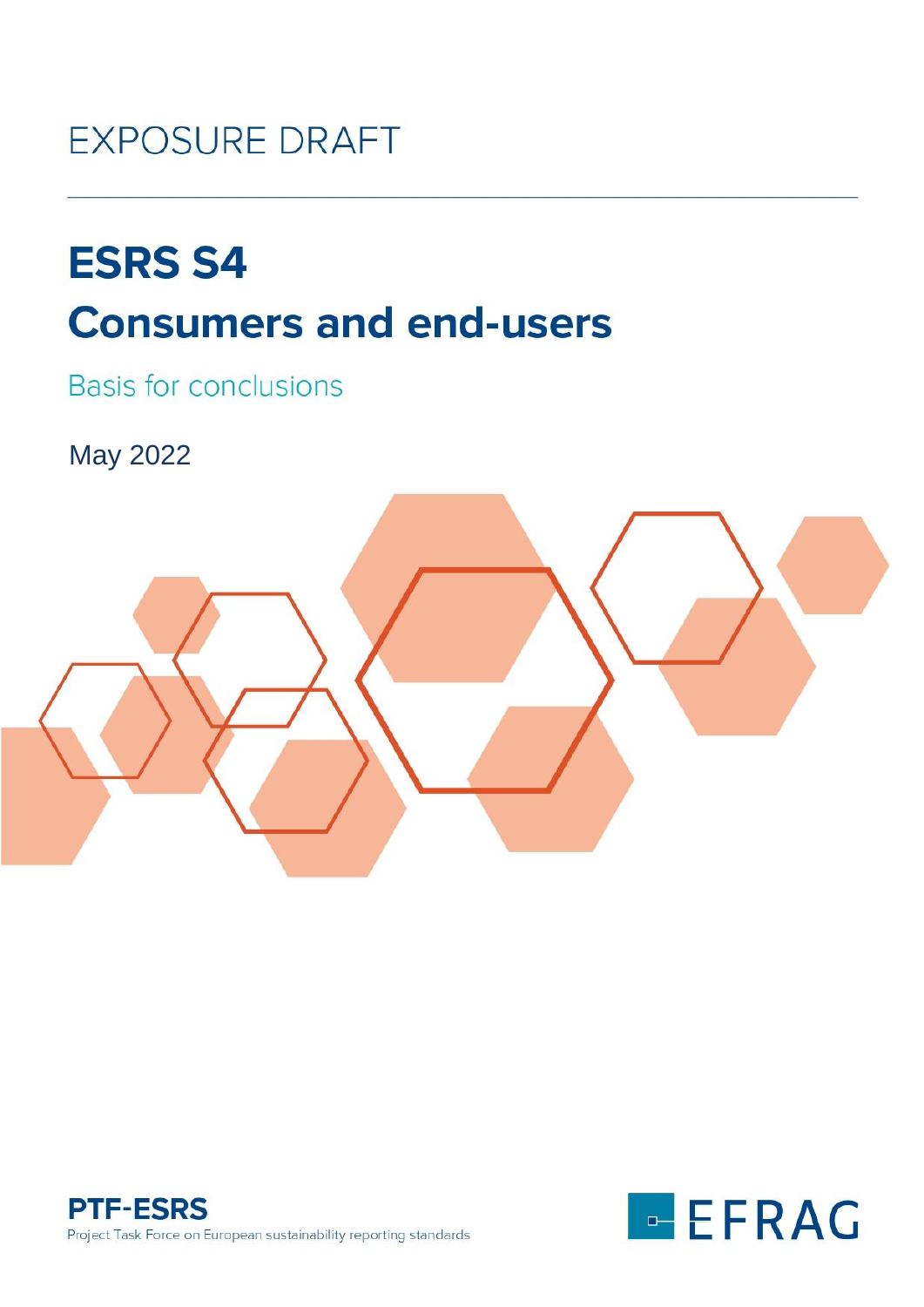#### **DISCLAIMER**

This Basis for Conclusions accompanies but is not part of the Exposure Draft ESRS S4 Consumers and end-users. It summarises the considerations of the EFRAG PTF-ESRS and the references to other standard setting initiatives or regulations used in developing the proposed contents of the Exposure Draft.

This Basis for Conclusions has been prepared solely under the responsibility of the EFRAG PTF-ESRS. It, therefore, does not reflect the EFRAG SRB's position at this stage, nor the position of the European Union or European Commission DG Financial Stability, Financial Services and Capital Markets Union (DG FISMA), nor the position of organisations with which the EFRAG PTF-ESRS has cooperated.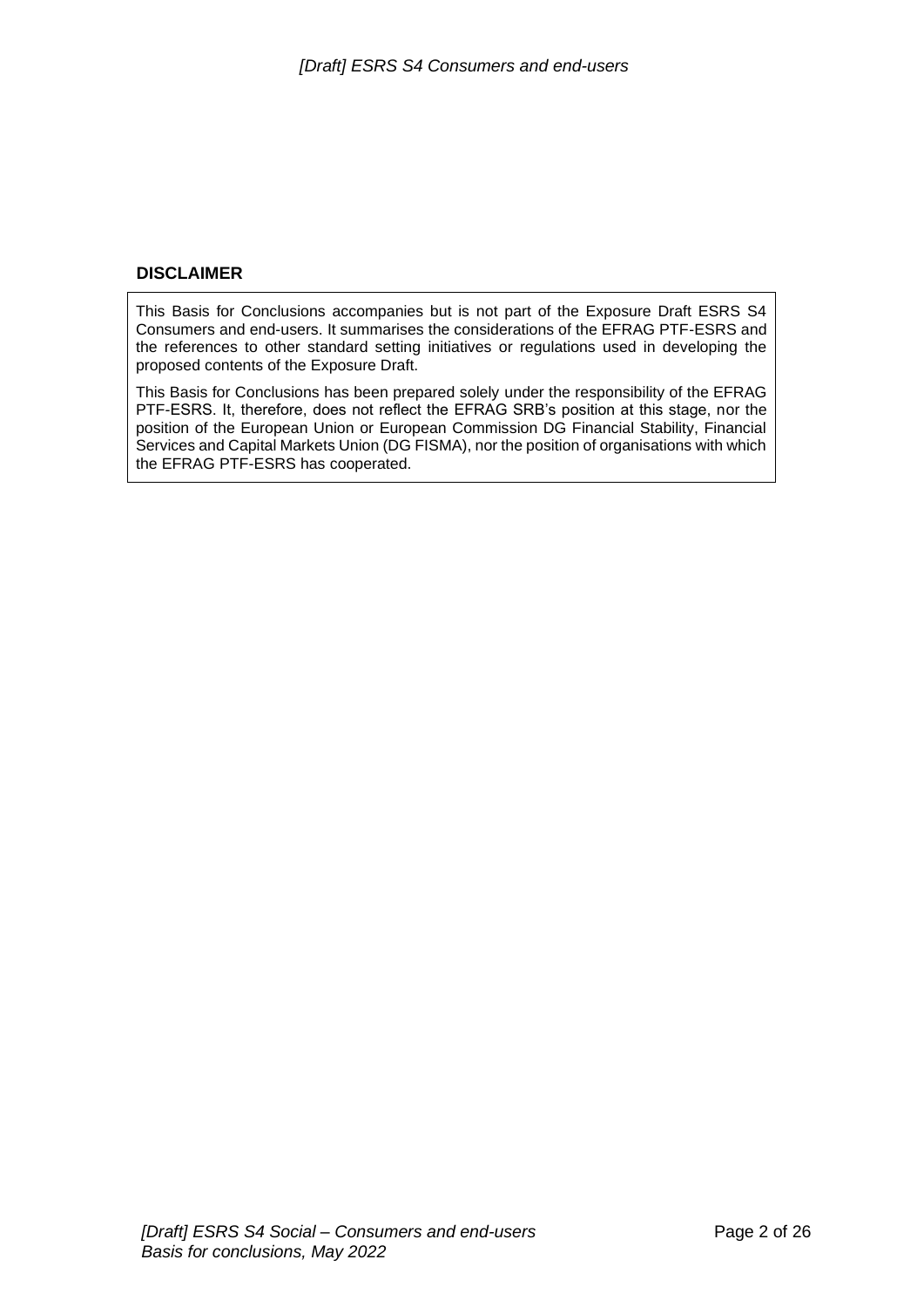### **Table of contents**

| General, strategy, governance and materiality assessment 13                                                                                                                                                                                                                                                                  |
|------------------------------------------------------------------------------------------------------------------------------------------------------------------------------------------------------------------------------------------------------------------------------------------------------------------------------|
| Consumers and end-users specific Basis for Conclusion on ESRS 2 Disclosure<br>Requirement SBM 2 and ESRS S4 AG3-5 on the views, interests, rights and                                                                                                                                                                        |
| Consumers and end-users specific Basis for Conclusion on ESRS 2 Disclosure<br>Requirement SBM 3 and ESRS S4 AG6 on the interaction between material impacts<br>and the strategy and business models and SBM 4 and ESRS S4 AG7-8 on the<br>interaction between material risks and opportunities and the strategy and business |
| Consumers and end-users specific Basis for Conclusion on ESRS 2 Disclosure<br>Requirements IRO 2 and 3 and ESRS S4 AG9-12 on the outcome of the assessment                                                                                                                                                                   |
|                                                                                                                                                                                                                                                                                                                              |
| Disclosure Requirement S4-1: Policies related to consumers and end-users 17                                                                                                                                                                                                                                                  |
| Disclosure Requirement S4-2: Processes for engaging with consumers and end-users                                                                                                                                                                                                                                             |
| Disclosure Requirement S4-3: Channels for consumers and end-users to raise                                                                                                                                                                                                                                                   |
| Disclosure Requirement S4-4: Targets related to managing material impacts on                                                                                                                                                                                                                                                 |
| Disclosure Requirement S4-5: Taking action on material impacts on consumers and                                                                                                                                                                                                                                              |
| Disclosure Requirement S4-6: Approaches to mitigating material risks and pursuing                                                                                                                                                                                                                                            |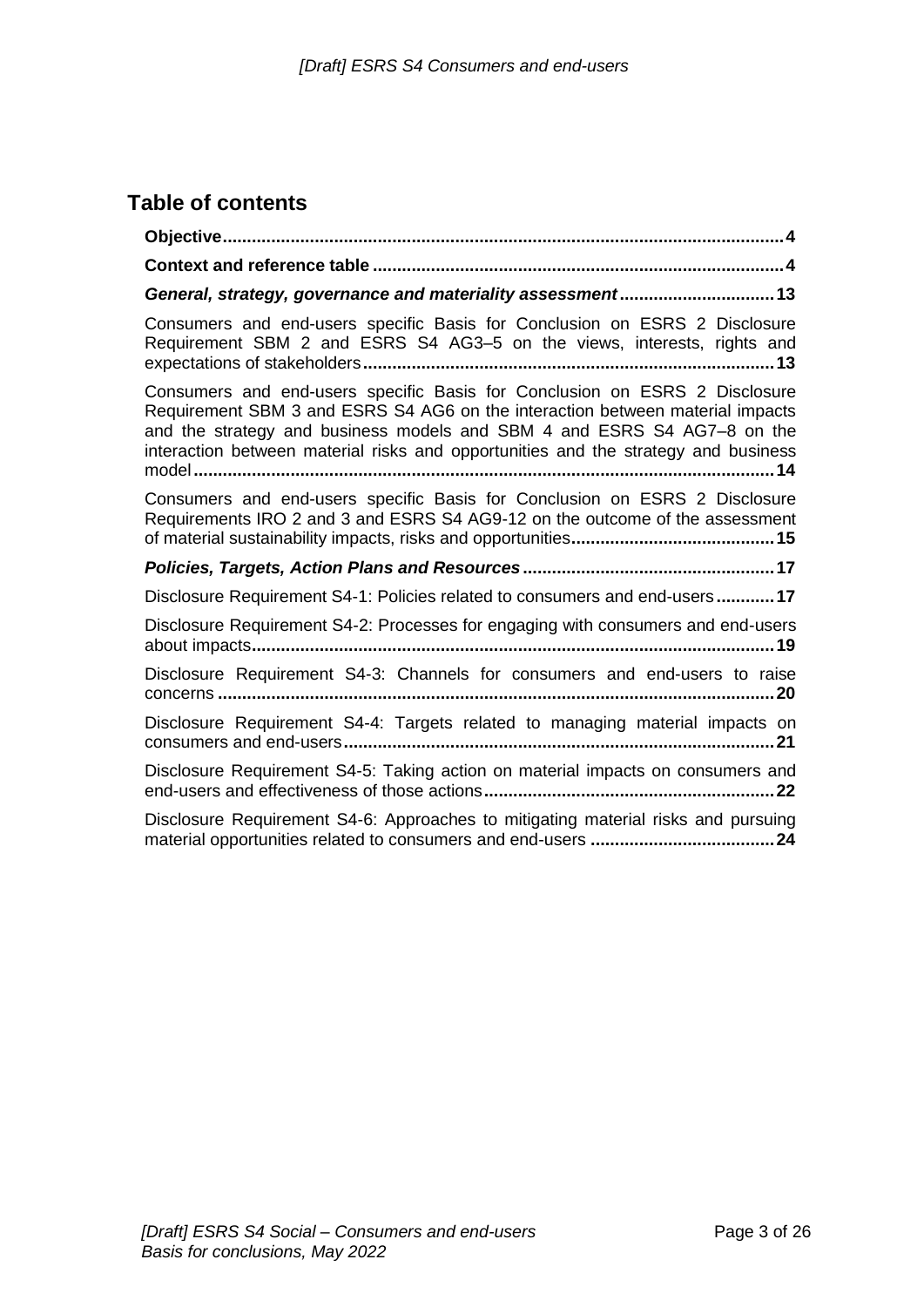#### <span id="page-3-0"></span>**Objective**

- BC1. The objective of this [draft] standard is to set disclosure requirements that cover the information required by undertakings across all sectors (subject to the rebuttable presumption in ESRS 1 paragraph 57) in order to report under a double materiality perspective. It covers in particular:
	- (a) the impacts on consumers and end-users;
	- (b) the material risks and opportunities arising from the undertaking's impacts and dependencies. Such risks and opportunities are sources of financial effects; and
	- (c) the actions taken to address impacts, mitigate and pursue opportunities related to workforce and the results of those actions; and
	- (d) the effects of risks and opportunities on the undertaking's development, performance and position over the short-, medium- and long-term and therefore on its ability to create enterprise value (financial effects)

#### <span id="page-3-1"></span>**Context and reference table**

- BC2. The proposal for a Corporate Sustainability Reporting Directive (CSRD) and its predecessor, the Non-Financial Reporting Directive (NFRD), as well as the Sustainable Finance Disclosure Regulation (SFDR) and the Taxonomy Regulation (EU Taxonomy) are the central components of the sustainability reporting requirements that both underpin and will advance the objectives of the EU's sustainable finance strategy. These all recognise the importance of respect for human rights, as enshrined in the Charter of Fundamental Rights of the European Union, and international instruments such as the UN Guiding Principles on Business and Human Rights (UN Guiding Principles) and the Organisation for Economic Co-Operation and Development Guidelines for Multinational Enterprises (OECD Guidelines).
- BC3. Specifically, the [draft] CSRD aims to improve the relevance, faithfulness, reliability and comparability of information about social sustainability topics. Article 19b requires disclosure on:
	- (a) Equal opportunities for all, including gender equality and equal pay for equal work, training and skills development, and employment and inclusion of people with disabilities;
	- (b) Working conditions, including secure and adaptable employment, wages, social dialogue, collective bargaining and the involvement of workers, worklife balance, and a healthy, safe and well-adapted work environment; and
	- (c) Respect for the human rights, fundamental freedoms, democratic principles and standards established in the International Bill of Human Rights and other core UN human rights conventions, the International Labour Organisation's Declaration on Fundamental Principles and Rights at Work and the ILO fundamental conventions and the Charter of Fundamental Rights of the European Union.
- BC4. In line with this [draft] CSRD requirement, the [draft] Standard, along with the other social standards, was drafted with the understanding that social topics are, in their essence, about people, as individuals, groups and societies. Based on the approach of double materiality, this includes both the perspective of undertakings' impacts on people and the perspective of business risks and opportunities that result from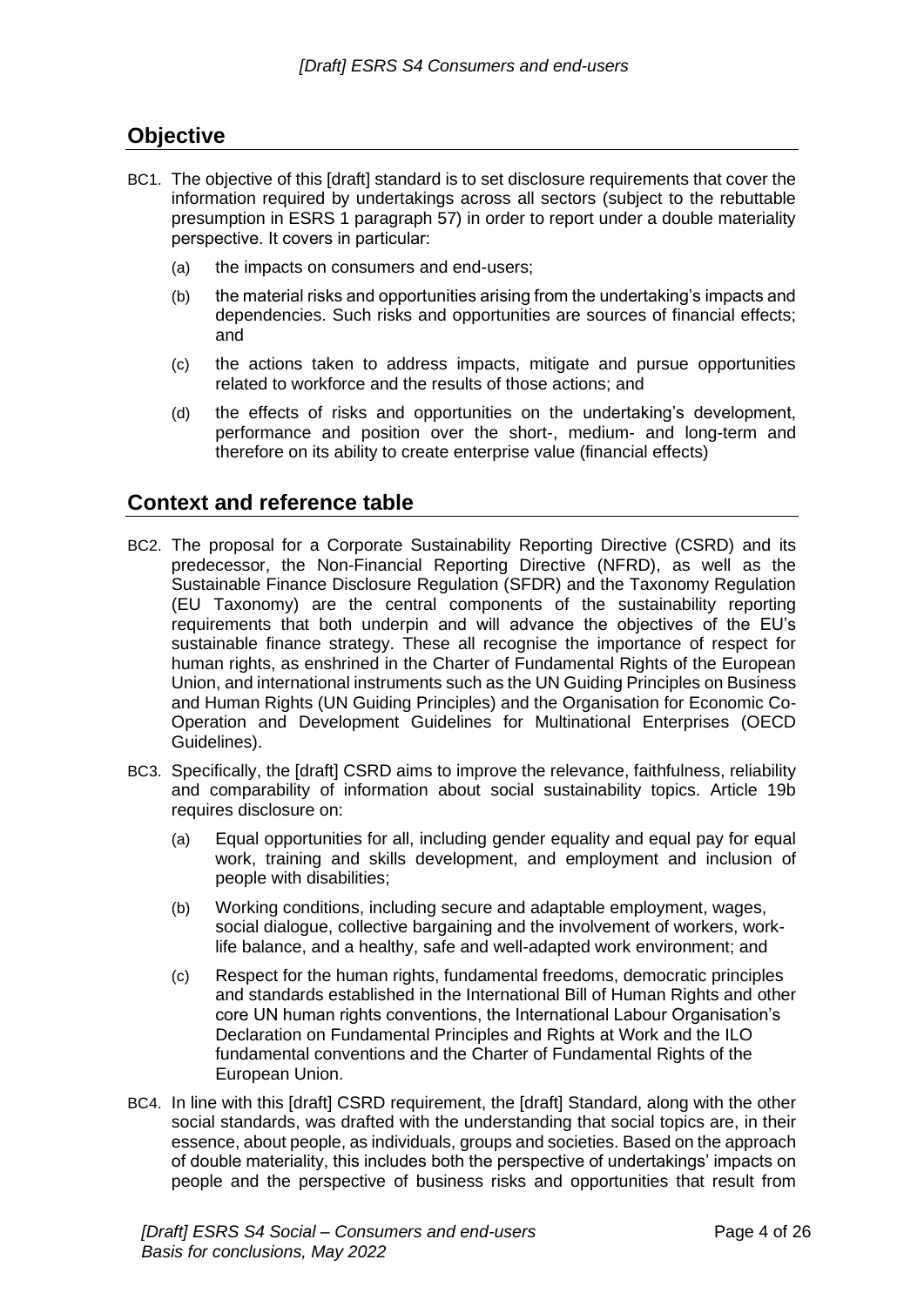undertakings' impacts and dependencies on people. The key categories of people – or affected stakeholders – addressed in the ESRS are the undertaking's own workforce (ESRS S1-S4), workers in the value chain (ESRS S2), affected communities (ESRS S3), and consumers and end-users (ESRS S4).

- BC5. The social standards, taken together, are designed to address these four categories of stakeholders. The standards include respective overarching application guidance (AG3-AG13) related to ESRS 2 - covering general, strategy, governance and materiality assessment - for each stakeholder group (ESRS S1, S2, S3 and S4) that reflects the general due diligence process defined in international guidelines and recommendations, but they do not include disclosure requirements on Policies, targets, action plans and resources nor Performance measures at this stage. This overarching application guidance included in the first set of EU Sustainability Reporting Standards, together with topical standards' disclosure requirements on Policies, targets, action plans and resources and with disclosure requirements on Performance measures and performance measures on own workforce in [draft] ESRS S1 embed human rights due diligence.
- BC6. In preparing the [draft] ESRS S2-S4 and assessing potential performance measures within the context of the value chain, the conclusion of the analysis performed is that it is the specific facts and circumstances of the undertaking's value chain that play a significant role and will help determine appropriate and meaningful performance indicators. Therefore, the diversity of value chains to be considered within the scope of drafting sector agnostic reporting standards for the first set supports the decision to further develop performance indicators as part of the second set of standards where both extensions to the sector-agnostic standards and disclosures sectorspecific standards will be drafted. The same approach is to be applied to the other affected stakeholder groups such as affected communities and consumers and endusers where a similar rationale has been applied.
- BC7. The structure of the standards (social topic; sub-topics; sub-sub-topics) is set out below, with the disclosure requirements published in this first set highlighted in yellow and second set in purple.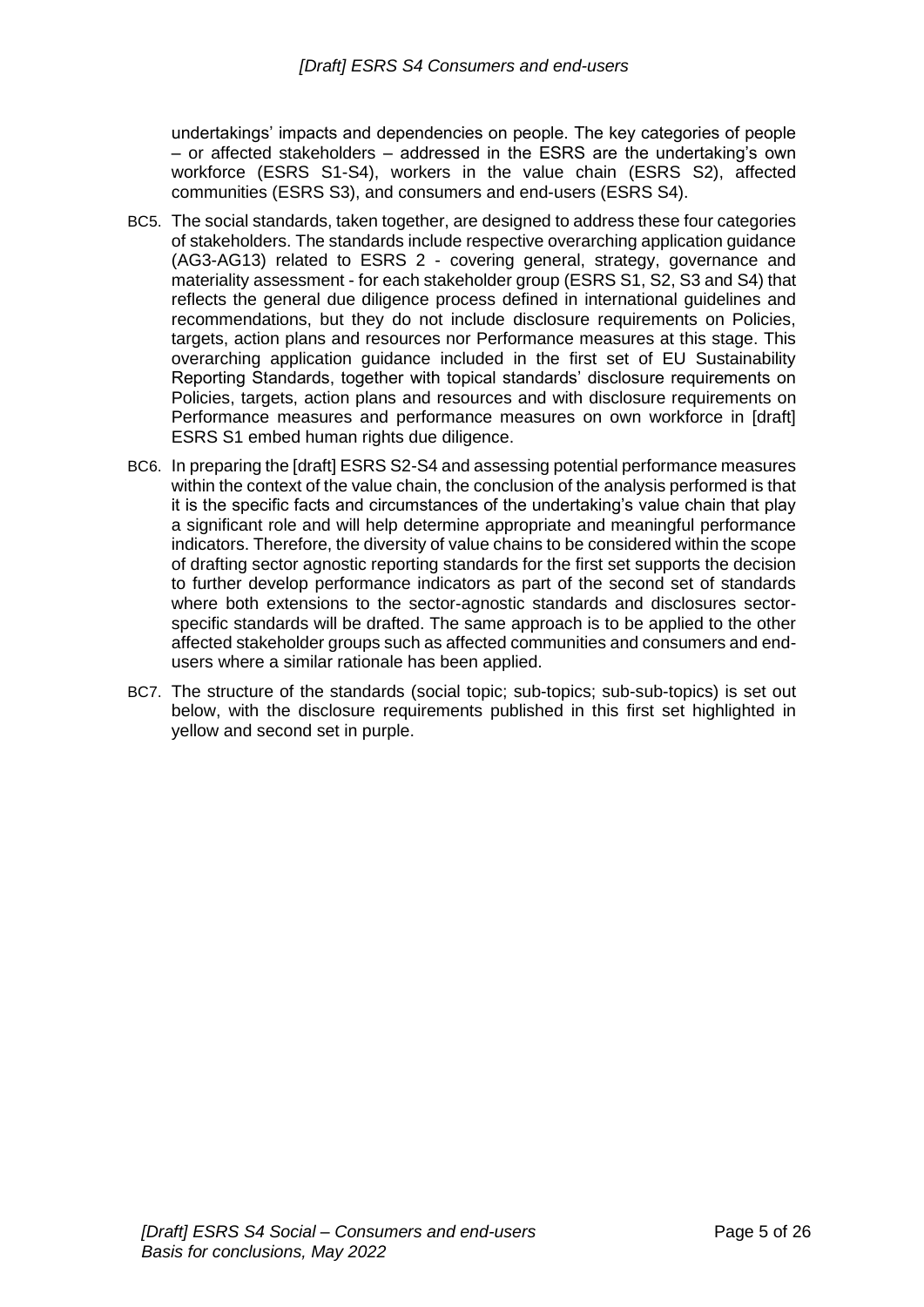#### *[Draft] ESRS S4 Consumers and End-users* **Standards developed Standards to be in first set developed in second set Social Topic** Affected  $0 w n$ Sub-topics the Value W orkforce Communities End-users Chain T. ∓ ∓ ∓ -1 ℸ ≖ ≖ ∓ ∓ اaual<br>Opportunifies/ Other اau<mark>al</mark><br>/Opportunifies **Other** Economic<br>Social and Paricular<br>rights of<br>indigenous **Civil and** Working<br>Conditions Social work-**Working** work-Infor-**Personal** Sub-sub-topics political **authornal Inclusion** Nonrelated **Conditions** Nonrelated mation safety rights notamination nofaminació rights rights rights. peoples :<br>Remuneralis<br>Incorre)<br>Incorre) Freedom of<br>Recordation<br>Collective<br>Exgaining - Remuneration Freedom o l'<br>Association a<br>Collective -Adequate<br>- housing -<br>Free, prior<br>and in brmed Privacy **nequality** hequality Freedom o f<br>Expression -Health &<br>Sia May · Non-<br>D Expirminatio Non-Dischmi-<br>mation/<br>Diversity, Ind.<br>"Gender Non-Discrimination<br>mation/<br>Diversity, Inci<br>"Gender Social security -Freedomo!<br>Expression **Specific CONTENT** -Adequate<br>- bod Security of Equal access Freedom of<br>Assembly **Bargaining** -Working hours aer<br>determination Social securi person to products<br>and services -<br>30dal<br>Dialogue -Accessio<br>- In brreiton - Child Inbour -Morb-life<br>- belience **Working hours** Minter &<br>maticulon : Human Rights<br>: Die Enders -Protection of<br>children **Race** Forced Inbou **Cultural rights** "Rece Health &<br>Sailsty issues/ -Health &<br>Sailty - Child Inbou "Age<br>"Dissbilly "Age<br>"Disability - Priuscy Land-related<br>Impacts - Forced Inbor **Mater 3**<br>Sanitalion - Adequate<br>- housing -Maler 3<br>Sanitation "Mgrants "Mgranis - Privacy **Security** Precipious<br>**vorit** - Receitous<br>**vort** - Adequate<br>- housing matters **Training &<br>Development**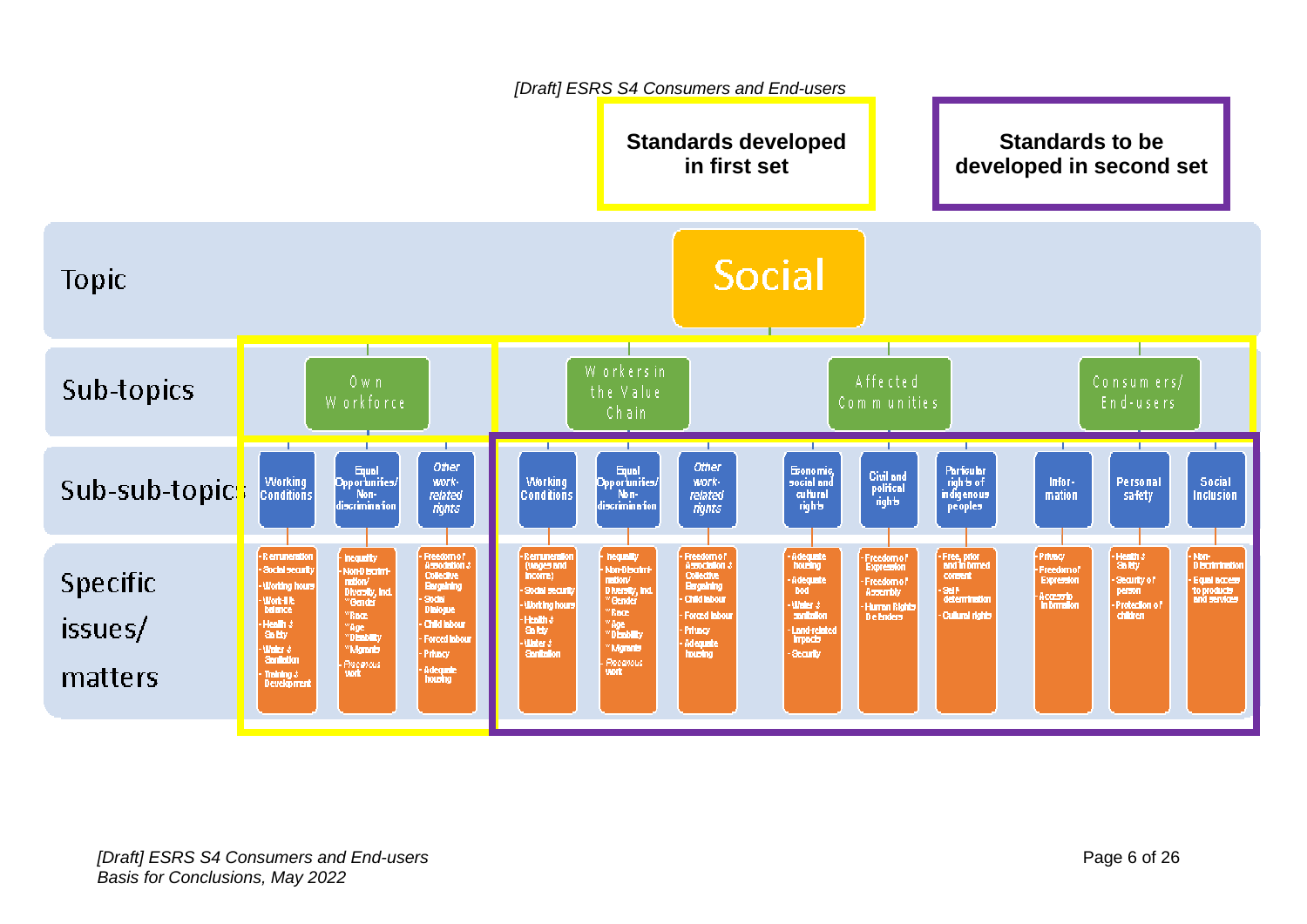- BC8. The [draft] CSRD highlights the particular importance of sustainability reporting standards being aligned with the UN Guiding Principles and the OECD Guidelines, including their chapters on human rights.
- BC9. Human rights address the full range of types of negative impacts on people that can occur: economic, social, cultural, civil and political. They include the commonly understood social issues of health and safety (in the workplace and beyond), privacy (of data and other), non-discrimination (often addressed in organisational settings through diversity and inclusion programs) and are today understood to include impacts on people resulting from climate change and broader environmental harm.
- BC10.Human rights represent a threshold: they are about impacts on people that are sufficiently acute that they undermine the basic dignity and equality of individuals. As such, human rights impacts – and in particular severe impacts on human rights – are likely to be material in terms of the impacts themselves. And these material impacts on people are in turn among the most likely to also raise material risks to the business in the short, medium or long term. This [draft] Standard focuses on the reporting of these material impacts and/or material risks. The [draft] CSRD also makes clear that the content of reporting on due diligence should be fully aligned with the UN Guiding Principles and OECD Guidelines as per recital 27.
- BC11.In addition to recognising international and European human rights instruments, the [draft] CSRD also references the European Pillar of Social Rights (EPSR), which is a key European initiative containing 20 principles intended to serve as a "…beacon guiding us towards a strong social Europe that is fair, inclusive and full of opportunity."<sup>1</sup> . The accompanying Action Plan is a set of concrete initiatives to deliver on the European Pillar of Social Rights. In accordance with the Action Plan, the [draft] CSRD aims to ensure that " *better public reporting by companies about social issues […] facilitate[s] investment flows towards economic activities with positive social outcomes*" (European Pillar of Social Rights Action Plan, Section 4).
- BC12.The disclosures in this [draft] Standard therefore align with the elements of due diligence as set out in the UN Guiding Principles and OECD Guidelines, and which are summarised in ESRS 2; and in addition, to the principles of the European Pillar of Social Rights.
- BC13.The disclosures aim to reach a fair balance between the need for meaningful information regarding an undertaking's impact, risks and opportunities in relation to consumers and end-users, and the need to ensure that reporting requirements are reasonable and feasible for undertakings themselves, recognising the time and resources it can take to gather and interpret the data required. Any additional burden on companies flowing from the disclosures should lead to more relevant and comparable reporting, whereby resources are allocated efficiently and in a targeted manner that directly serves the objectives of the [draft] CSRD and complementary EU and international instruments.
- BC14.The [draft] Standard addresses undertakings' impacts and dependencies on consumers and end-users.
- BC15.Based on the relevant provisions from the [draft] CSRD as illustrated in Table 1 below, and other EU legislation, as well as the global standard of the UNGPs and relevant chapters of the OECD Guidelines, this [draft] Standard on Consumers and End-users aims to ensure that stakeholders of the reporting undertaking obtain information that enables them to understand:

<sup>1</sup> European Commission: The European pillar of Social rights in 20 principles. https://ec.europa.eu/info/strategy/priorities-2019-2024/economy-works-people/jobs-growth-andinvestment/european-pillar-social-rights/european-pillar-social-rights-20-principles\_en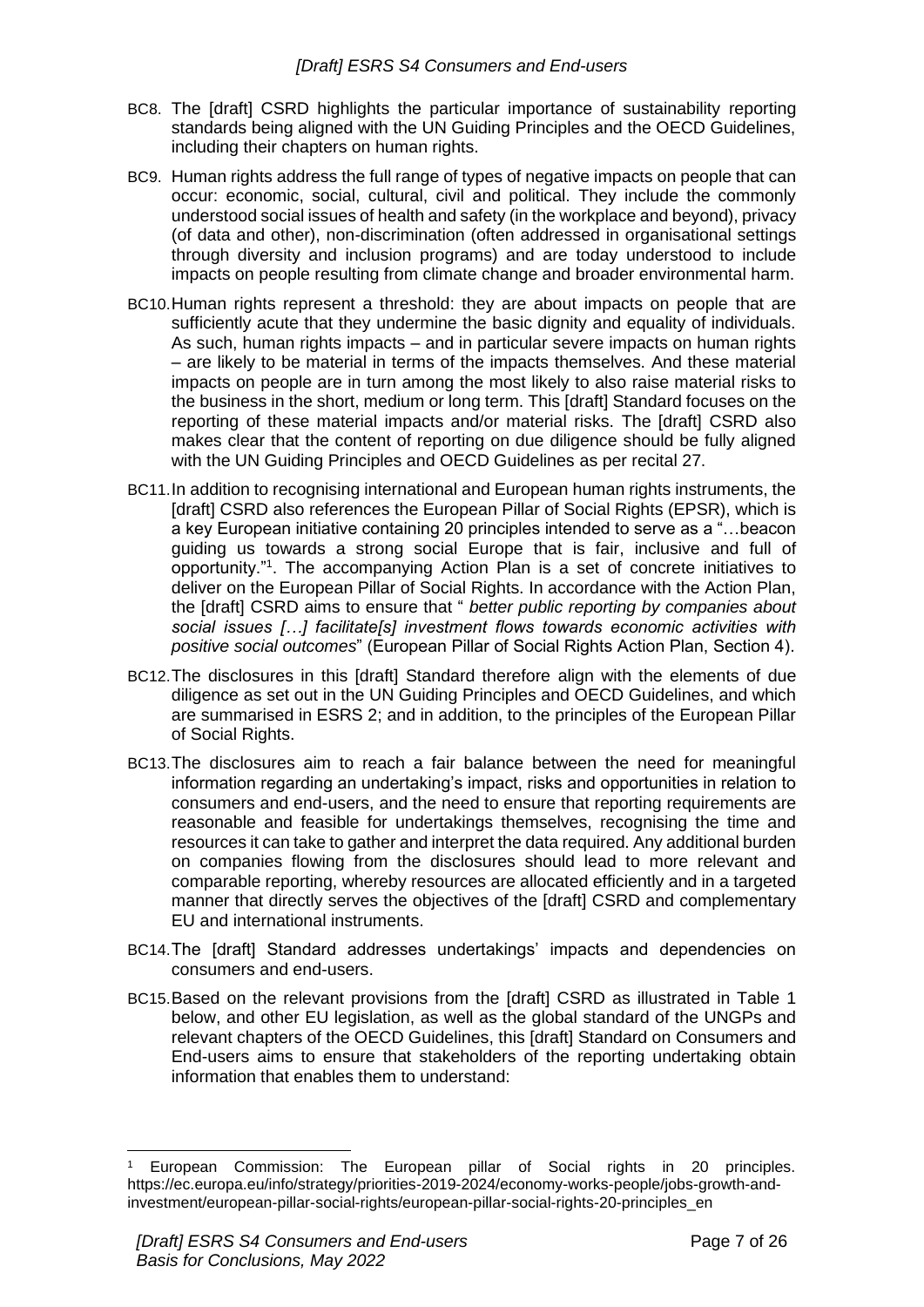- (a) How consumers and end-users of the undertaking's products and services can be impacted in both positive and negative ways;
- (b) The due diligence approaches taken to identify, prevent, mitigate or remediate negative impacts and assess the effectiveness of these actions;
- (c) How the voices and perspectives of consumers and end-users are integrated into these due diligence processes and through remedy channels and processes;
- (d) How undertakings contribute positively to improved social outcomes for consumers and end-users;
- (e) The nature, type and extent of the material risks or opportunities for the business which arise from the impacts described above or from their dependencies on consumers and end-users; and
- (f) The approaches taken to mitigating these risks and pursuing these opportunities.
- BC16.Under the EU Taxonomy, undertakings have to meet the minimum safeguards stipulated in Article 18, according to which investments must align with the OECD Guidelines and the UN Guiding Principles including the principles and rights set out in the eight fundamental conventions identified in the Declaration of the International Labour Organisation on Fundamental Principles and Rights at Work and the International Bill of Human Rights.
- BC17.Under the SFDR, the European Supervisory Authorities (ESAs) developed Regulatory Technical Standards (RTS) that are designed to align with the minimum safeguards requirements of the EU Taxonomy Regulation, as well as its Do No Significant Harm principle. The RTS contain templates for pre-contractual and periodic product disclosures that include information on whether the sustainable investment is aligned with the OECD Guidelines and UN Guiding Principles as well as the principles and rights set out in the eight core ILO conventions and the International Bill of Human Rights.
- BC18. In drafting the [draft] Standards, it was endeavoured to make sure that all SFDR Principal Adverse Impact (PAI) indicators would be covered by the proposed disclosure requirements. The approach taken was to directly implement the indicators wherever possible or, when not possible, to make sure that the information needed by the financial market participants would be easily identified and found in the standards. In doing so, it was noted that in the preparation of the necessary information by preparers to enable financial market participants to meet their SFDR-related reporting obligations, questions of application and interpretation may emerge for a subset of the indicators. This [draft] standard does not provide guidelines to overcome those possible application and interpretation issues.
- BC19.The Universal Declaration of Human Rights (UDHR) addresses a range of human rights that are further elaborated in the International Covenant on Civil and Political Rights and the International Covenant on Economic, Social and Cultural Rights. Taken together, these instruments constitute the International Bill of Human Rights. Human rights in the UDHR that are specifically relevant to consumers and end-users include the human rights to non-discrimination, security of the person, privacy, the right to an adequate standard of living, and freedom of expression.
- BC20.The International Covenant on Economic, Social and Cultural Rights further elaborates on the rights to non-discrimination, the right to an adequate standard of living; the right to the enjoyment of the highest attainable standard of health.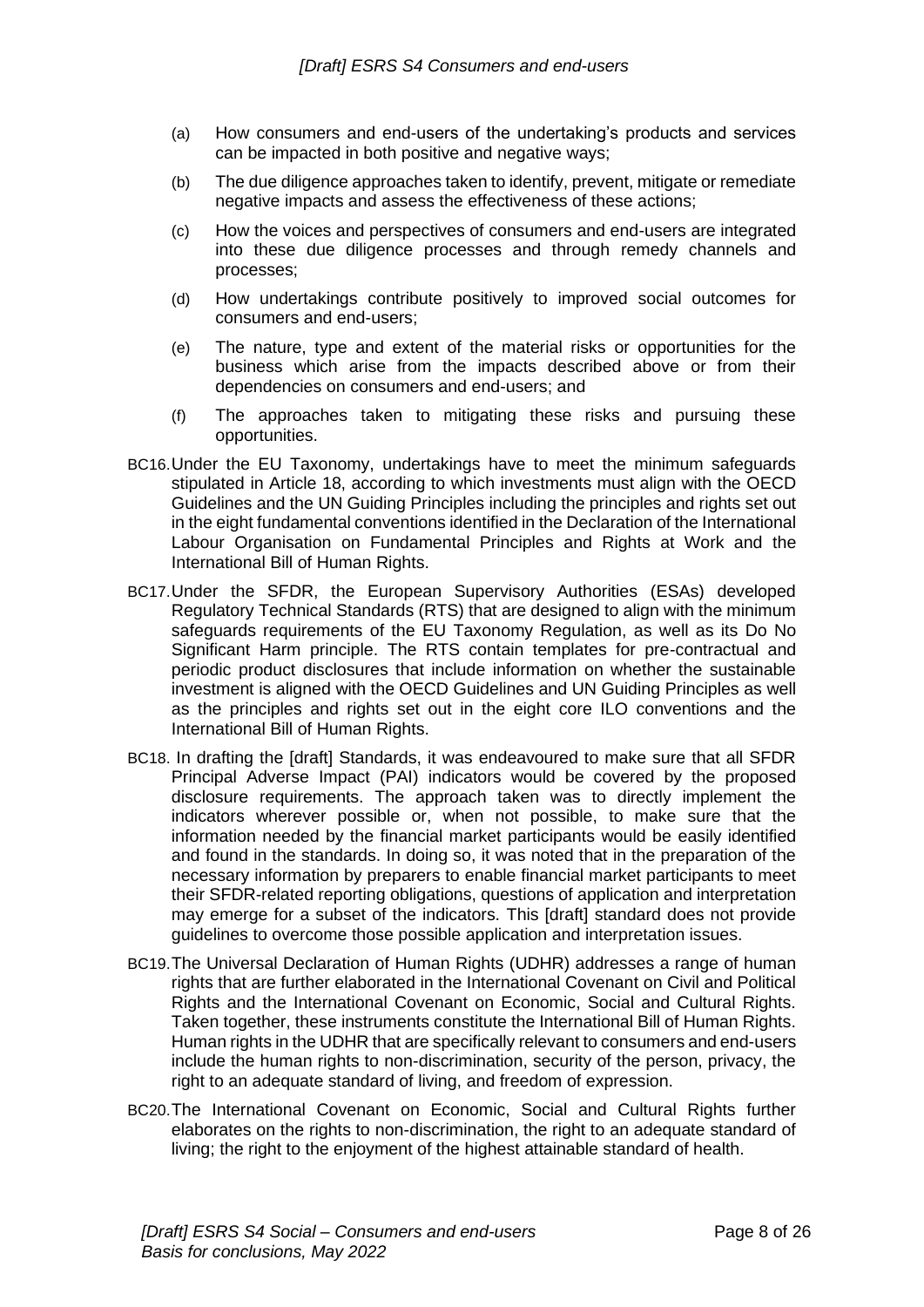- BC21.The disclosure requirements of this [draft] Standard on Consumers and End-users are in line with relevant provisions of these international instruments specified in the [draft] CSRD. They also take account of the RTS developed by the European Supervisory Authorities that are relevant to impacts risks and opportunities related to consumers and end-users. The disclosures aim to provide the information necessary to meet the requirements of those RTS disclosures. Through their alignment with the UN Guiding Principles and the OECD Guidelines more generally, they also provide context that can assist investors (and other users of sustainability reporting) in appropriately interpreting those disclosures.
- BC22.Following the architecture outlined in paragraph BC4 herein, the [draft] Standard defines how to report impacts on consumers and end-users.
- BC23.The [draft] Standard will apply for the reporting years [2023] and onwards, while more granular standards related to specific types of impact, risk and opportunity, once developed as part of the second set, will apply from [2024] and onwards. The expansion in 2024 will build on the principles outlined in the Standard and follow the architecture presented above in BC4.
- BC24.The design of the [draft] Standard has been guided by the four following considerations:
	- (a) Determining disclosures that can reasonably apply to all reporting undertakings (that is, sector-agnostic disclosures);
	- (b) Complying with the requirements of the [draft] CSRD, the existing EU regulation, reporting requirements and agreed initiatives in the field of sustainable finance, together with the SFDR and the EU Taxonomy Regulation;
	- (c) The need for disclosures to build on existing reporting standards and frameworks wherever appropriate, while ensuring that disclosures meet the quality of information guidelines, reflect lessons drawn from experience in the application of social indicators and disclosures, and provide relevant contextual information; and
	- (d) The importance of disclosures requirements being reasonable and feasible for reporting undertakings at this point in time, while also helping preparers respond to the increasing demand for sustainability information by providing a coherent system of disclosures that reduces the potential for multiple requests for information in different formats.
- BC25.The [draft] CSRD aims to build on and contribute to international sustainability reporting initiatives. The reporting frameworks and standards of the Global Reporting Initiative (GRI), the Climate Disclosure Standards Board (CDSB) (now consolidated into the ISSB), the Sustainability Accounting Standards Board (SASB), the International Integrated Reporting Council (IIRC) and the UN Guiding Principles Reporting Framework are reflected, as relevant, in the [draft] Standard.
- BC26.The following table cross-references requirements of the [draft] Standard and the requirements of the [draft] CSRD, the UN Guiding Principles and OECD Guidelines, and other reporting frameworks.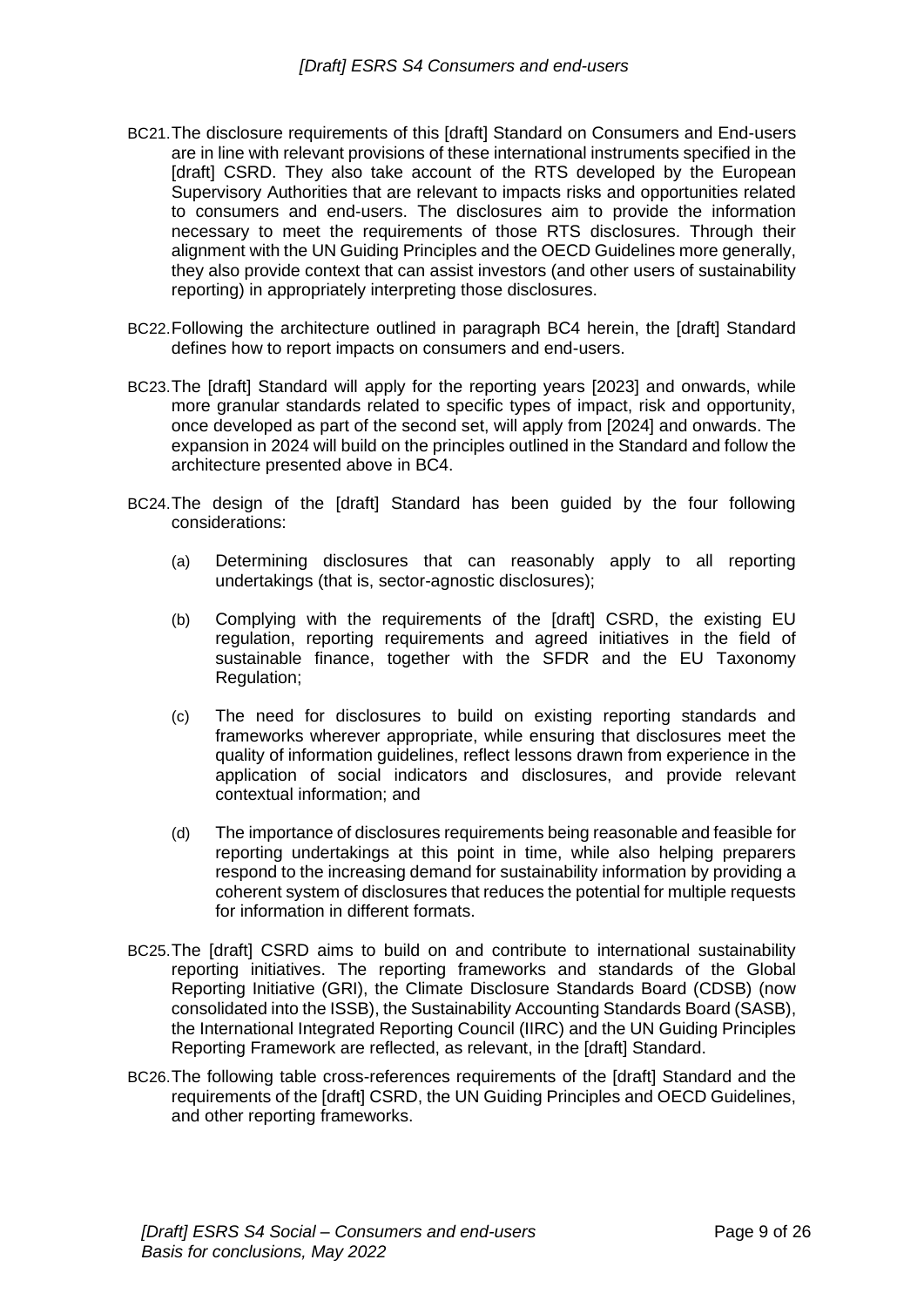| [draft] ESRS<br><b>S4 disclosure</b><br>requirements | <b>Required by</b><br><b>CSRD</b>                                          | <b>Required by</b><br><b>SFDR</b><br><b>Principal</b><br><b>Adverse</b><br><b>Impacts</b> | <b>References to</b><br><b>OECD</b><br><b>Guidelines</b><br>and UN<br><b>Guiding</b><br><b>Principles</b> | <b>References to</b><br>other<br>reporting<br>frameworks                                     | <b>Basis for</b><br><b>Conclusion</b> |
|------------------------------------------------------|----------------------------------------------------------------------------|-------------------------------------------------------------------------------------------|-----------------------------------------------------------------------------------------------------------|----------------------------------------------------------------------------------------------|---------------------------------------|
|                                                      | Article 19a 2<br>$(a)$ (iv)                                                |                                                                                           |                                                                                                           |                                                                                              | <b>BC26</b>                           |
|                                                      |                                                                            |                                                                                           | UNGP 18                                                                                                   | UN Interpretive<br>Guide to the<br>Corporate<br>Responsibility<br>to Respect<br>Human Rights | <b>BC28</b>                           |
| <b>ESRS 2 SBM</b>                                    |                                                                            |                                                                                           | OECD II.A-14                                                                                              |                                                                                              | <b>BC29</b>                           |
| 2<br><b>ESRS S4</b><br>AG3-5                         |                                                                            |                                                                                           |                                                                                                           | GRI 2-29 / GR<br>$3-3(f)$                                                                    | <b>BC30</b>                           |
|                                                      |                                                                            |                                                                                           |                                                                                                           | <b>UNGP</b><br><b>Reporting</b><br>Framework C2                                              | <b>BC31</b>                           |
|                                                      |                                                                            |                                                                                           |                                                                                                           | <b>CDSB</b><br>Reporting<br>Requirement 2<br>and 3                                           | <b>BC32</b>                           |
|                                                      | Article 19a 2<br>$(a)$ (iv)                                                |                                                                                           |                                                                                                           |                                                                                              | <b>BC33</b>                           |
|                                                      |                                                                            |                                                                                           |                                                                                                           | GRI 2-22                                                                                     | <b>BC34</b>                           |
| <b>ESRS 2 SBM</b><br>$3$ and $4$<br><b>ESRS S4</b>   |                                                                            |                                                                                           |                                                                                                           | <b>CDSB</b><br><b>Reporting</b><br><b>Requirement 1</b>                                      | <b>BC35</b>                           |
| AG6-8                                                |                                                                            |                                                                                           |                                                                                                           | <b>UNGP</b><br>Reporting<br>Framework A2                                                     | <b>BC36</b>                           |
|                                                      | Article 19a 1 /<br>Article 19a 2<br>$(e)$ (ii)                             |                                                                                           |                                                                                                           |                                                                                              | <b>BC37</b>                           |
|                                                      |                                                                            |                                                                                           | <b>UNGP 18/</b><br>OECD IV-45                                                                             |                                                                                              | <b>BC38</b>                           |
|                                                      |                                                                            |                                                                                           | UNGP 24                                                                                                   |                                                                                              | <b>BC39</b>                           |
|                                                      |                                                                            |                                                                                           |                                                                                                           | <b>UNGP</b><br>Reporting<br>Framework B1                                                     | <b>BC40</b>                           |
|                                                      |                                                                            |                                                                                           |                                                                                                           | <b>GRI 3-3</b>                                                                               | <b>BC41</b>                           |
|                                                      |                                                                            |                                                                                           | UNGP 21                                                                                                   |                                                                                              | <b>BC42</b>                           |
| ESRS 2 IRO 2<br>and 3<br><b>ESRS S4</b><br>AG9-12    |                                                                            |                                                                                           |                                                                                                           | <b>GRI 3-2</b>                                                                               | <b>BC43</b>                           |
|                                                      | Article 19a 1<br>(d) / Article<br>19a 2 (a) (ii) /<br>Article 19a 2<br>(f) |                                                                                           |                                                                                                           |                                                                                              | <b>BC44</b>                           |
|                                                      |                                                                            |                                                                                           |                                                                                                           | Integrated<br><b>Reporting</b><br>Framework<br>4.25                                          | <b>BC45</b>                           |
|                                                      |                                                                            |                                                                                           |                                                                                                           | <b>CDSB</b><br>Reporting<br>Requirement 3                                                    | <b>BC46</b>                           |
|                                                      |                                                                            |                                                                                           |                                                                                                           | <b>CDSB</b><br>Reporting<br><b>Requirement 3</b>                                             | <b>BC47</b>                           |
|                                                      |                                                                            |                                                                                           |                                                                                                           | SASB CG-AM-<br>250a.2                                                                        | <b>BC48</b>                           |

*Table 1 Cross-reference of requirements of the [draft] Standard and the requirements of the [draft] CSRD, NFRD, the UN Guiding Principles and OECD Guidelines, and other reporting frameworks*

*[Draft] ESRS S4 Social – Consumers and end-users Basis for conclusions, May 2022*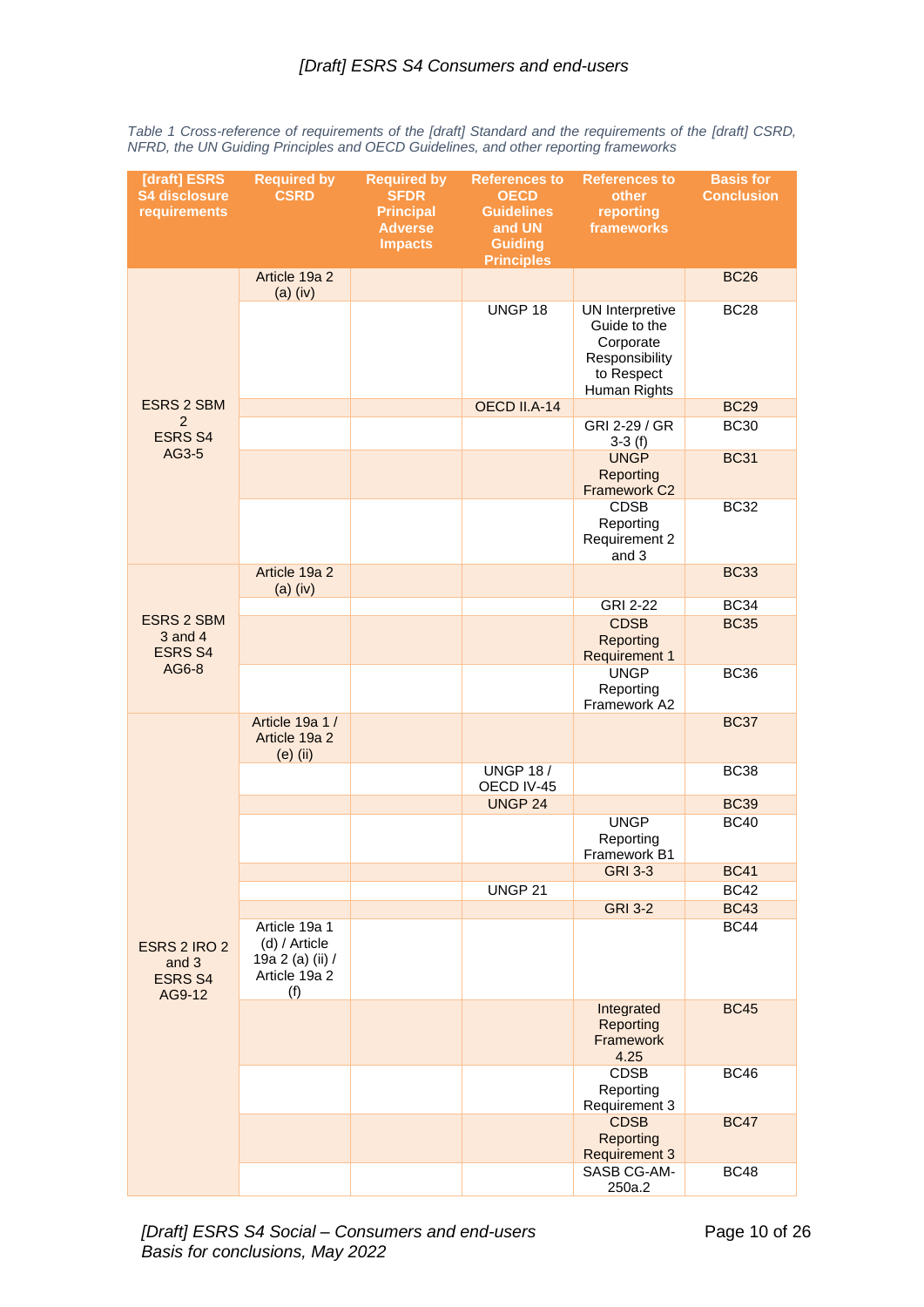#### *[Draft] ESRS S4 Consumers and end-users*

| [draft] ESRS<br><b>S4 disclosure</b><br>requirements | <b>Required by</b><br><b>CSRD</b> | <b>Required by</b><br><b>SFDR</b><br><b>Principal</b><br><b>Adverse</b><br><b>Impacts</b> | <b>References to</b><br><b>OECD</b><br><b>Guidelines</b><br>and UN<br><b>Guiding</b><br><b>Principles</b> | <b>References to</b><br>other<br>reporting<br>frameworks                             | <b>Basis for</b><br><b>Conclusion</b> |
|------------------------------------------------------|-----------------------------------|-------------------------------------------------------------------------------------------|-----------------------------------------------------------------------------------------------------------|--------------------------------------------------------------------------------------|---------------------------------------|
|                                                      | Article 19a 2<br>(d)              |                                                                                           |                                                                                                           |                                                                                      | <b>BC49</b>                           |
|                                                      |                                   |                                                                                           | UNGP 15 and<br>16 / OECD IV-<br>4                                                                         | OECD<br>Guidelines'<br>Commentary<br>on Human<br><b>Rights Section</b><br>IV para. 4 | <b>BC50</b>                           |
|                                                      |                                   |                                                                                           |                                                                                                           | <b>GRI 2-23 and</b><br>$3 - 3$                                                       | <b>BC51</b>                           |
| <b>DR S4-1</b>                                       |                                   |                                                                                           |                                                                                                           | <b>UNGP</b><br>Reporting<br>Framework A1                                             | <b>BC52</b>                           |
|                                                      |                                   |                                                                                           | <b>UNGP 16d /</b><br>OECD IV-44                                                                           | GRI 2-23 and<br>GRI 2-23 (f)                                                         | <b>BC53</b>                           |
|                                                      |                                   |                                                                                           |                                                                                                           | <b>UNGP</b><br>Reporting<br>Framework<br>A1.3                                        | <b>BC54</b>                           |
|                                                      |                                   | Mandatory<br>indicator 11 in<br>Table 1 of<br>Annex 1                                     |                                                                                                           |                                                                                      | <b>BC55</b>                           |
|                                                      |                                   | Additional<br>indicator 9 in<br>Table 3 of<br>Annex 1 /                                   |                                                                                                           |                                                                                      | <b>BC56</b>                           |
|                                                      |                                   | Additional<br>indicator 14 in<br>Table 3 of<br>Annex 1                                    |                                                                                                           |                                                                                      | <b>BC57</b>                           |
|                                                      |                                   | Mandatory<br>indicator 10 in<br>Table 1 of<br>Annex 1                                     |                                                                                                           |                                                                                      | <b>BC58</b>                           |
|                                                      | Article 19a 2<br>$(e)$ $(i)$      |                                                                                           |                                                                                                           |                                                                                      | <b>BC59</b>                           |
|                                                      |                                   |                                                                                           | UNGP 18                                                                                                   |                                                                                      | <b>BC60</b>                           |
|                                                      |                                   |                                                                                           | OECD II.A-14                                                                                              | GRI 2-29 / GRI                                                                       | <b>BC61</b><br>BC62                   |
| <b>DR S4-2</b>                                       |                                   |                                                                                           |                                                                                                           | $3-3(f)$<br><b>UNGP</b><br><b>Reporting</b><br>Framework C2                          | <b>BC63</b>                           |
|                                                      |                                   |                                                                                           |                                                                                                           | <b>CDSB</b><br>Reporting<br>Requirement 2<br>and 3                                   | <b>BC64</b>                           |
|                                                      | Article 19a 2<br>$(e)$ (iii)      |                                                                                           | <b>UNGP 29</b>                                                                                            |                                                                                      | <b>BC65</b>                           |
|                                                      |                                   |                                                                                           | UNGP 30                                                                                                   |                                                                                      | <b>BC66</b>                           |
|                                                      |                                   |                                                                                           | OECD IV-6                                                                                                 |                                                                                      | <b>BC67</b>                           |
|                                                      |                                   |                                                                                           | UNGP 29 and<br>OECD IV-6                                                                                  |                                                                                      | <b>BC68</b>                           |
| <b>DR S4-3</b>                                       |                                   |                                                                                           |                                                                                                           | <b>GRI 2-25</b>                                                                      | <b>BC69</b>                           |
|                                                      |                                   |                                                                                           | UNGP 31                                                                                                   |                                                                                      | <b>BC70</b>                           |
|                                                      |                                   |                                                                                           |                                                                                                           | <b>UNGP</b><br>Reporting                                                             | <b>BC71</b>                           |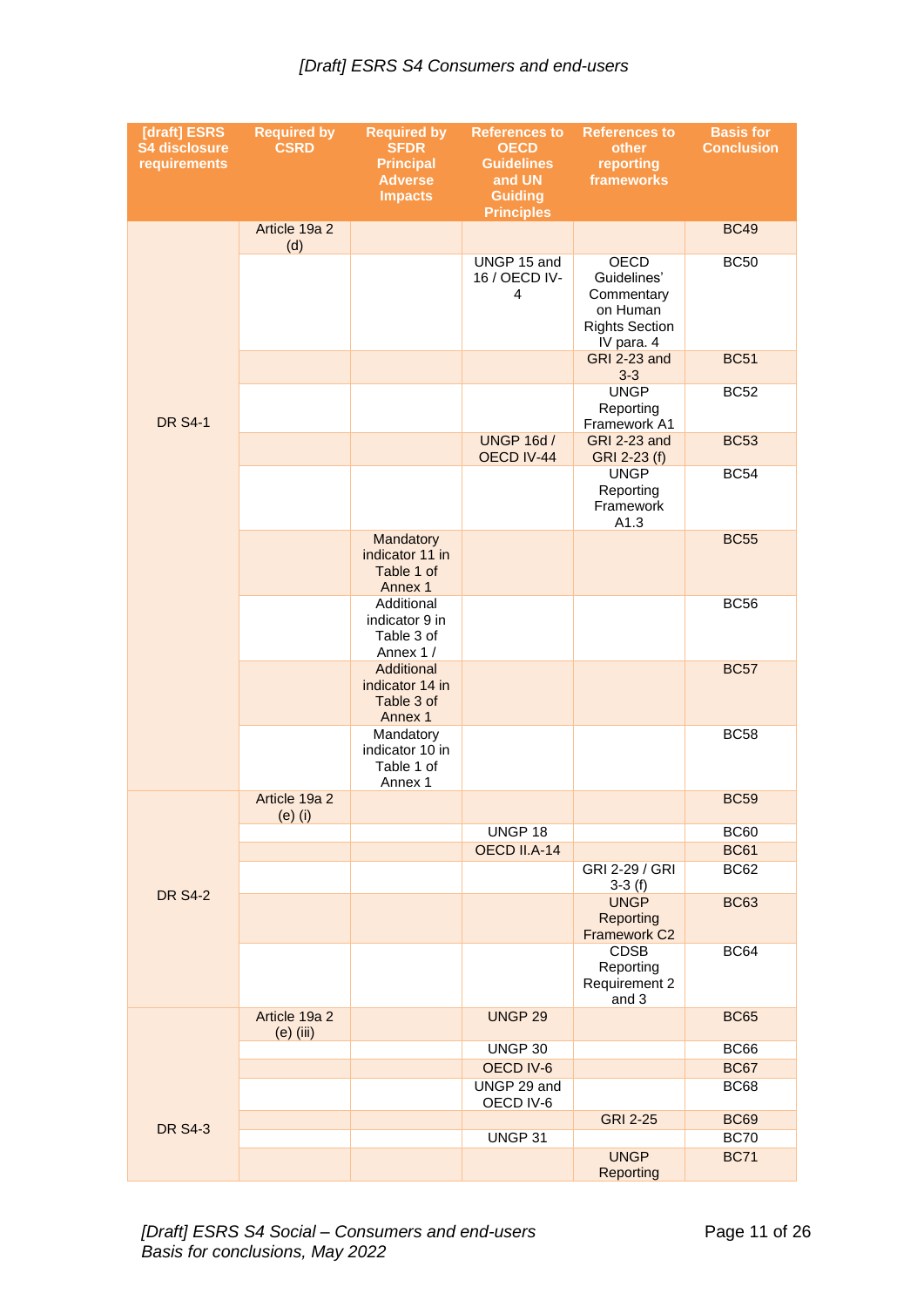#### *[Draft] ESRS S4 Consumers and end-users*

| [draft] ESRS<br><b>S4 disclosure</b><br>requirements | <b>Required by</b><br><b>CSRD</b> | <b>Required by</b><br><b>SFDR</b><br><b>Principal</b><br><b>Adverse</b><br><b>Impacts</b> | <b>References to</b><br><b>OECD</b><br><b>Guidelines</b><br>and UN<br><b>Guiding</b><br><b>Principles</b> | <b>References to</b><br>other<br>reporting<br>frameworks                                                                                                                                                                                                                                              | <b>Basis for</b><br><b>Conclusion</b>                    |
|------------------------------------------------------|-----------------------------------|-------------------------------------------------------------------------------------------|-----------------------------------------------------------------------------------------------------------|-------------------------------------------------------------------------------------------------------------------------------------------------------------------------------------------------------------------------------------------------------------------------------------------------------|----------------------------------------------------------|
|                                                      |                                   |                                                                                           |                                                                                                           | Framework<br>C6.2                                                                                                                                                                                                                                                                                     |                                                          |
|                                                      |                                   | Additional<br>indicator 6 in<br>Table 3 of<br>Annex 1                                     |                                                                                                           |                                                                                                                                                                                                                                                                                                       | <b>BC72</b>                                              |
|                                                      | Article 19a 2<br>(b)              |                                                                                           |                                                                                                           |                                                                                                                                                                                                                                                                                                       | <b>BC73</b>                                              |
|                                                      |                                   |                                                                                           | <b>UNGP 20 /</b><br>OECD VI-1                                                                             |                                                                                                                                                                                                                                                                                                       | <b>BC74</b>                                              |
| <b>DR S4-4</b>                                       |                                   |                                                                                           |                                                                                                           | GRI 3-3 (e) /<br>GRI 3-3 (f)                                                                                                                                                                                                                                                                          | <b>BC75</b>                                              |
|                                                      |                                   |                                                                                           |                                                                                                           | <b>CDSB</b><br>Reporting<br>Requirement 2                                                                                                                                                                                                                                                             | <b>BC76</b>                                              |
|                                                      | Article 19a 2<br>$(e)$ (iii)      |                                                                                           |                                                                                                           |                                                                                                                                                                                                                                                                                                       | <b>BC77</b>                                              |
|                                                      |                                   |                                                                                           | UNGP 19                                                                                                   |                                                                                                                                                                                                                                                                                                       | <b>BC78</b>                                              |
| <b>DR S4-5</b>                                       |                                   |                                                                                           | OECD II.A /<br><b>OECD IV</b><br>UNGP <sub>22</sub>                                                       | UN's<br>Interpretive<br>Guide on the<br>Corporate<br>Responsibility<br>to Respect<br><b>Human Rights</b><br>(III B) and the<br>OECD's<br>related Due<br><b>Diligence</b><br><b>Guidance for</b><br>Responsible<br><b>Business</b><br>Conduct (II,<br>3.1)<br>GRI 3-3 (d) /<br>GRI 2-25<br><b>CDSB</b> | <b>BC79</b><br><b>BC80</b><br><b>BC81</b><br><b>BC82</b> |
|                                                      |                                   |                                                                                           |                                                                                                           | Environmental<br>and social<br>policies and<br>strategies                                                                                                                                                                                                                                             |                                                          |
|                                                      |                                   |                                                                                           |                                                                                                           | <b>UNGP</b><br>Reporting<br>Framework<br>C4.3 and C6.5                                                                                                                                                                                                                                                | <b>BC83</b>                                              |
|                                                      |                                   |                                                                                           | <b>UNGP 20 /</b><br>OECD VI-1 (c)                                                                         |                                                                                                                                                                                                                                                                                                       | <b>BC84</b>                                              |
|                                                      |                                   |                                                                                           |                                                                                                           | GRI 3-3 (e)                                                                                                                                                                                                                                                                                           | <b>BC85</b>                                              |
|                                                      |                                   |                                                                                           |                                                                                                           | <b>UNGP</b><br>Reporting<br>Framework C5                                                                                                                                                                                                                                                              | <b>BC86</b>                                              |
|                                                      | NFRD 3.1                          |                                                                                           |                                                                                                           |                                                                                                                                                                                                                                                                                                       | <b>BC87</b>                                              |
|                                                      |                                   |                                                                                           | OECD II.A-1                                                                                               |                                                                                                                                                                                                                                                                                                       | <b>BC88</b>                                              |
|                                                      | Explanatory<br>memorandum         |                                                                                           |                                                                                                           |                                                                                                                                                                                                                                                                                                       | <b>BC89</b>                                              |
|                                                      |                                   |                                                                                           |                                                                                                           | Step 3.1 of the<br><b>UN Global</b><br>Compact/GRI                                                                                                                                                                                                                                                    | <b>BC90</b>                                              |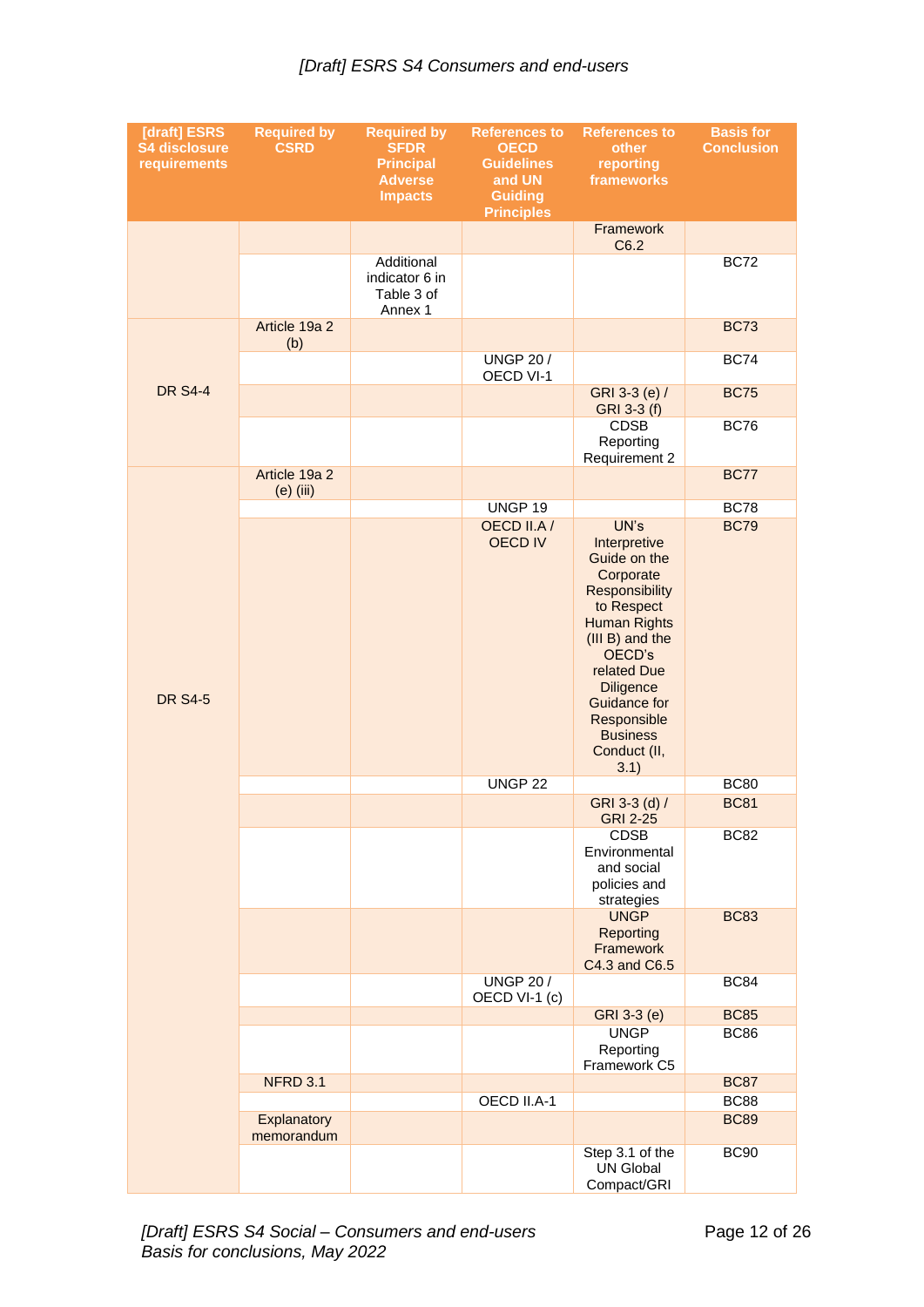#### *[Draft] ESRS S4 Consumers and end-users*

| [draft] ESRS<br><b>S4 disclosure</b><br>requirements | <b>Required by</b><br><b>CSRD</b> | <b>Required by</b><br><b>SFDR</b><br><b>Principal</b><br><b>Adverse</b><br><b>Impacts</b> | <b>References to</b><br><b>OECD</b><br><b>Guidelines</b><br>and UN<br><b>Guiding</b><br><b>Principles</b> | <b>References to</b><br>other<br>reporting<br>frameworks                        | <b>Basis for</b><br><b>Conclusion</b> |
|------------------------------------------------------|-----------------------------------|-------------------------------------------------------------------------------------------|-----------------------------------------------------------------------------------------------------------|---------------------------------------------------------------------------------|---------------------------------------|
|                                                      |                                   |                                                                                           |                                                                                                           | Practical<br>Guide to<br>Integrating the<br>SDGs into<br>Corporate<br>Reporting |                                       |
|                                                      |                                   |                                                                                           |                                                                                                           | GRI 3-3 (a)                                                                     | <b>BC91</b>                           |
| DR S4-6                                              | Article 19a 2<br>(f)              |                                                                                           |                                                                                                           |                                                                                 | <b>BC92</b>                           |
|                                                      |                                   |                                                                                           | OECD III-1-2                                                                                              |                                                                                 | <b>BC93</b>                           |
|                                                      |                                   |                                                                                           |                                                                                                           | <b>CDSB</b><br>Reporting<br>Requirement 2                                       | <b>BC94</b>                           |
|                                                      |                                   |                                                                                           |                                                                                                           | <b>SASB CG-AM-</b><br>250a.2                                                    | <b>BC95</b>                           |

BC27.The Basis for Conclusions includes the following information, as applicable, for each disclosure requirement:

- (a) Relevant EU-legislations that have been referenced (e.g., CSRD, SFDR/RTS, EU Taxonomy);
- (b) Reference to the leading international instruments as they are relevant to the standard: the UN Guiding Principles and the OECD Guidelines, and their provisions that underpin the rationale for the specific disclosure requirements;
- (c) Relevant reporting frameworks and standards that provide for disclosures that are relevant or similar to the disclosure requirements (e.g., GRI, UN Guiding Principles Reporting Framework, SASB, CDSB); and
- (d) Additional explanation of the elements is included in each disclosure requirement.

#### <span id="page-12-0"></span>*General, strategy, governance and materiality assessment*

#### <span id="page-12-1"></span>**Consumers and end-users specific Basis for Conclusion on ESRS 2 Disclosure Requirement SBM 2 and ESRS S4 AG3–5 on the views, interests, rights and expectations of stakeholders**

- BC28.The [draft] CSRD requires undertakings to report on "*how the undertaking's business model and strategy take account of the interests of the undertaking's stakeholders and of the impacts of the undertaking on sustainability matters*" (Article 19a 2 (a) (iv)). This is aligned with the UN Guiding Principles and the OECD Guidelines, both clarifying the need for undertakings to inform their due diligence processes throughout by engagement with relevant stakeholders, especially those who may be adversely impacted.
- BC29.The UN Guiding Principles refer to the importance of meaningful stakeholder engagement in the conduct of human rights due diligence. For example, the commentary to UN Guiding Principles 18 states that, to enable undertakings to assess their human rights impacts accurately, they should seek to understand the concerns of potentially affected stakeholders by consulting them directly in a manner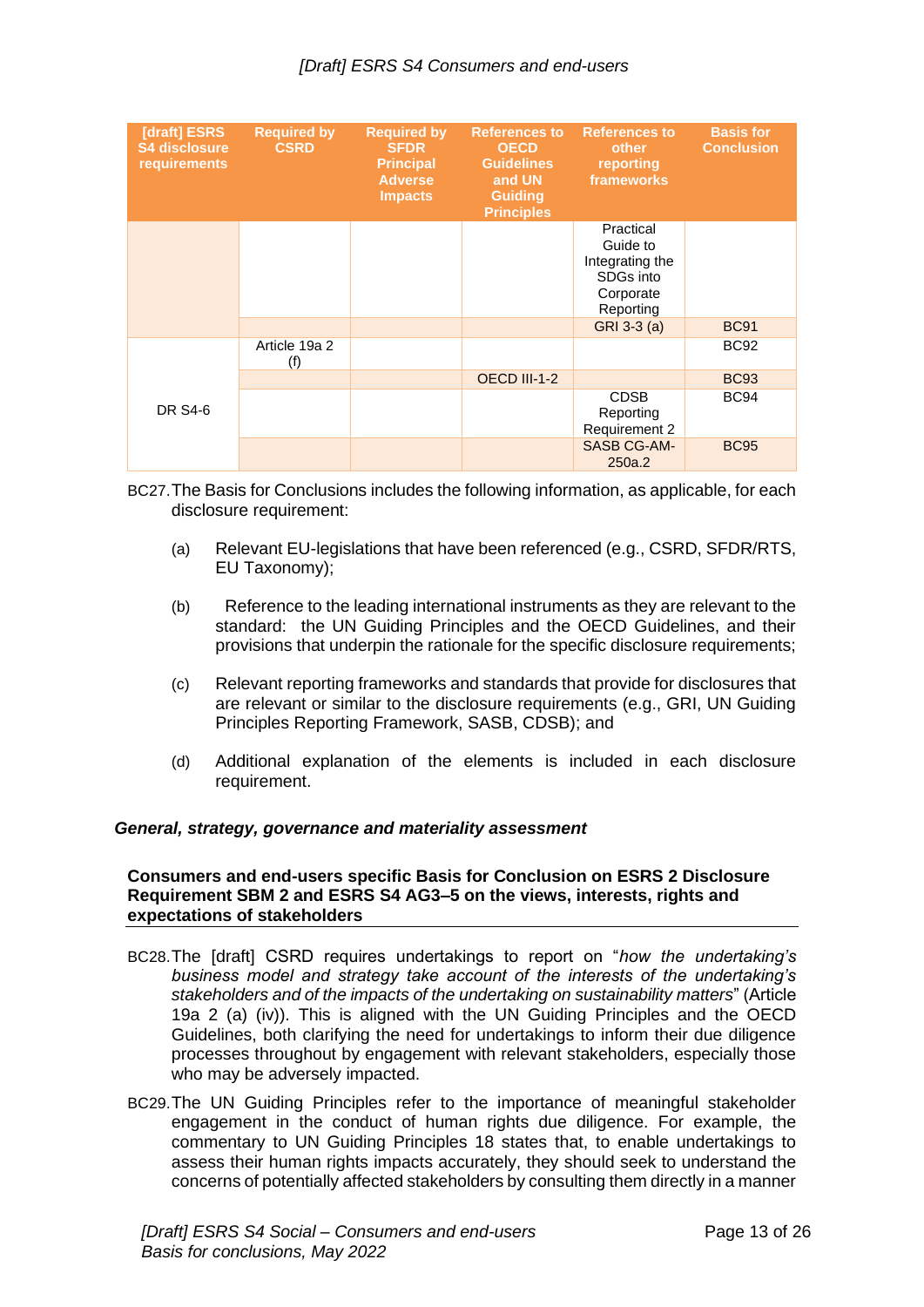that takes into account language and other potential barriers to effective engagement. It further states that in situations where such consultation is not possible, undertakings should consider reasonable alternatives such as consulting credible, independent expert resources, including human rights defenders and others from civil society. The UN Interpretive Guide to the Corporate Responsibility to Respect Human Rights defines stakeholder engagement as an ongoing process of interaction and dialogue between an enterprise and its potentially affected stakeholders that enables the enterprise to hear, understand and respond to their interests and concerns, including through collaborative approaches.

- BC30.Section II.A-14 of the OECD Guidelines similarly provides that undertakings should engage with relevant stakeholders in order to provide meaningful opportunities for their views to be taken into account in relation to planning and decision making that may significantly impact them. The related Commentary adds that stakeholder engagement involves interactive processes of engagement (e.g., meetings, hearings or consultation proceedings) and that effective stakeholder engagement is characterised by two-way communication and depends on the good faith of the participants on both sides.
- BC31.GRI 2-29 requires undertakings to describe their approach to engaging with stakeholders, including the categories of stakeholders they engage with, and how they are identified; the purpose of the stakeholder engagement; and how the undertaking seeks to ensure meaningful engagement with stakeholders. GRI 3-3 (f) requires undertakings to describe how engagement with stakeholders has informed the actions taken to address material impacts and how it has informed whether the actions have been effective.
- BC32.The UN Guiding Principles Reporting Framework (C2) guides undertakings to disclose how the undertaking identifies which stakeholders to engage with in relation to each of its salient (material) issues; which stakeholders it has engaged with regarding each salient issue in the reporting period, and why; and how the views of stakeholders have influenced the undertaking's understanding of each salient issue and/or its approach to addressing it.
- BC33.Requirement 2 of CDSB's Reporting Framework states that information about environmental and social policies and strategies should include confirmation of whether and to what extent policies and strategies take account of the undertaking's key stakeholder relationships and perspectives including details about engagement with key stakeholder relationships and perspectives along the value chain. Requirement 3 states that information related to the identification, assessment and prioritisation of risks and opportunities is useful where it explains whether and how the processes include engagement with affected stakeholders, their legitimate representatives or subject matter experts, and the types of stakeholders engaged and the engagement methods used.

<span id="page-13-0"></span>**Consumers and end-users specific Basis for Conclusion on ESRS 2 Disclosure Requirement SBM 3 and ESRS S4 AG6 on the interaction between material impacts and the strategy and business models and SBM 4 and ESRS S4 AG7–8 on the interaction between material risks and opportunities and the strategy and business model**

BC34.As stated in Article 19a 2 (a) (iv) of the [draft] CSRD, undertakings should briefly describe "*how the business model and strategy take account of the interests of the undertaking's stakeholders and of the impacts of the undertaking on sustainability matters*". While undertakings are increasingly focused on connections between business models and climate change, the features of business models that can be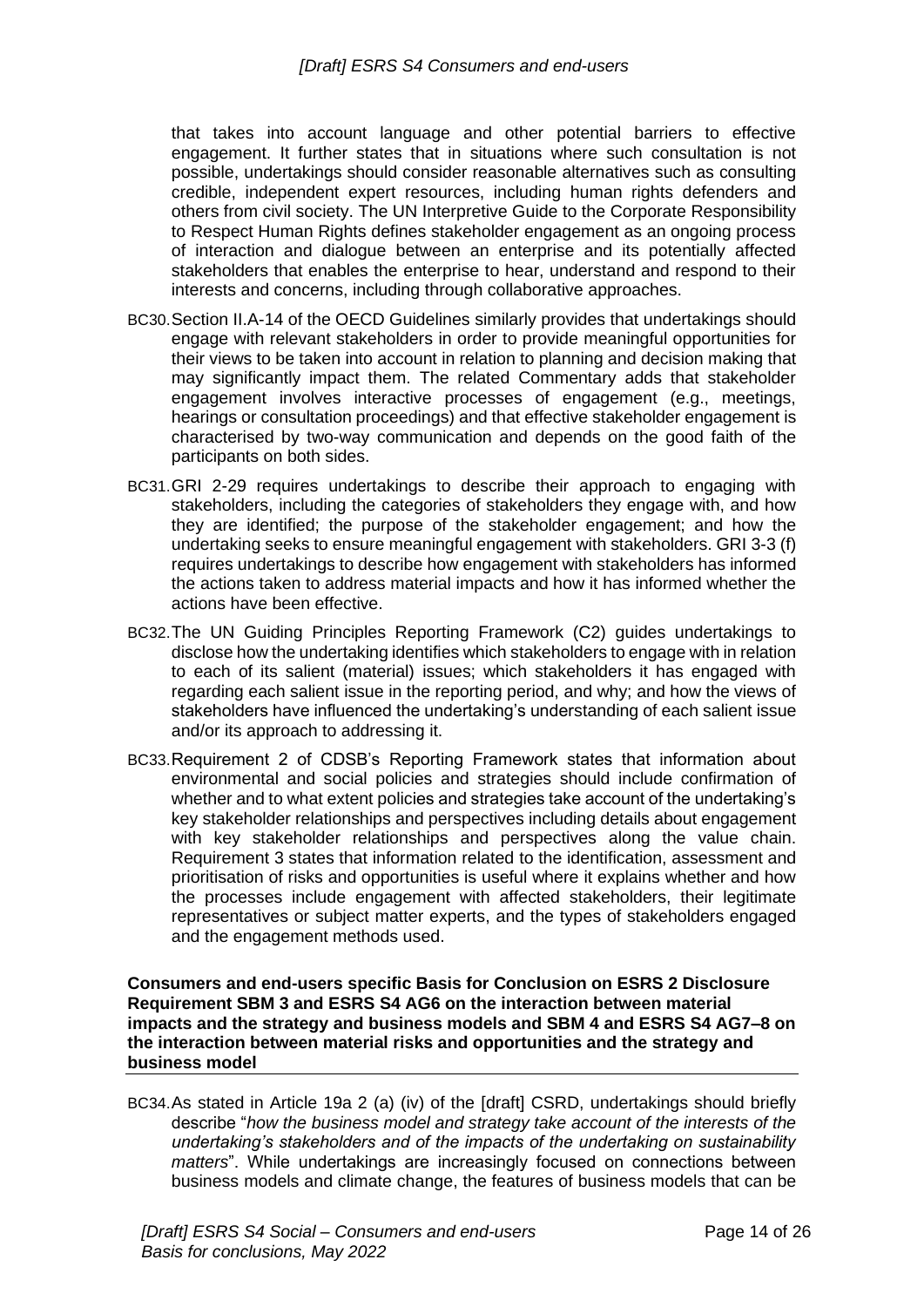a source of impacts on people, including on consumers and end-users, should also be considered, when material. Research has shown the various ways in which such connections between business model, strategy and material impacts can arise.<sup>2</sup> Examples can be observed in cases where, typical mitigation strategies may be ineffective at the operational level, given that impacts are part of how the business is designed to operate, and therefore require engagement of senior leaders and governance bodies to address them effectively. This application guidance is aimed at describing such interactions with the undertaking's strategy and business model and capturing the specificities of how the business is designed to operate.

- BC35.Guidance to GRI 2-22 states that undertakings should describe how their purpose, business strategy, and business model aim to prevent negative impacts and achieve positive impacts on the economy, environment, and people.
- BC36.CDSB Reporting Requirement 1 states that disclosures shall describe the governance of environmental and social policies, strategies and information, and that this Disclosure Requirement will be satisfied when disclosures, inter alia, explains whether and how the Board considers how the organisation's business model and strategy may contribute to material environmental and social risks.
- BC37. Question A2 of the UN Guiding Principles Reporting Framework guides undertakings to report on how they demonstrate the importance they attach to the implementation of their human rights commitment, including how the business model reflects, or has been adapted to enable, respect for human rights, as well as how any risks to human rights associated with the business model (e.g., offering lowest-cost products) are understood among the senior leadership and the Board.

#### <span id="page-14-0"></span>**Consumers and end-users specific Basis for Conclusion on ESRS 2 Disclosure Requirements IRO 2 and 3 and ESRS S4 AG9-12 on the outcome of the assessment of material sustainability impacts, risks and opportunities**

- BC38.Article 19a 1 of the [draft] CSRD, requires undertakings to include information "*necessary to understand the undertaking's impacts on sustainability matters, and information necessary to understand how sustainability matters affect the undertaking's development, performance and position*" in its management report (concept of double materiality). Article 19a 2 (e) (ii) of the [draft] CSRD requires a description of the "*principal actual or potential adverse impacts connected with the undertaking's value chain, including its own operations, its products and services, its business relationships and its supply chain*" (impact materiality).
- BC39.According to UN Guiding Principle 18 and OECD Guidelines IV-45, the initial step in conducting human rights due diligence is to identify and assess any actual or potential adverse human rights impacts with which undertakings may be involved either through their own activities or as a result of their business relationships. The purpose is to understand the specific impacts on specific people, given a specific context.
- BC40.UN Guiding Principle 24 states that where it is necessary to prioritise actions to address actual and potential impacts, undertakings should first seek to prevent and mitigate those that are most severe or where delayed response would make them irremediable. The UN's Interpretive Guide to the Corporate Responsibility to Respect Human Rights under the UN Guiding Principles refers to these as "salient"

<sup>&</sup>lt;sup>2</sup> Shift, 'Business Model Red Flags', New York, 2021, [https://shiftproject.org/resource/business-model-red-flags/red-flags](https://shiftproject.org/resource/business-model-red-flags/red-flags-about/)[about/](https://shiftproject.org/resource/business-model-red-flags/red-flags-about/)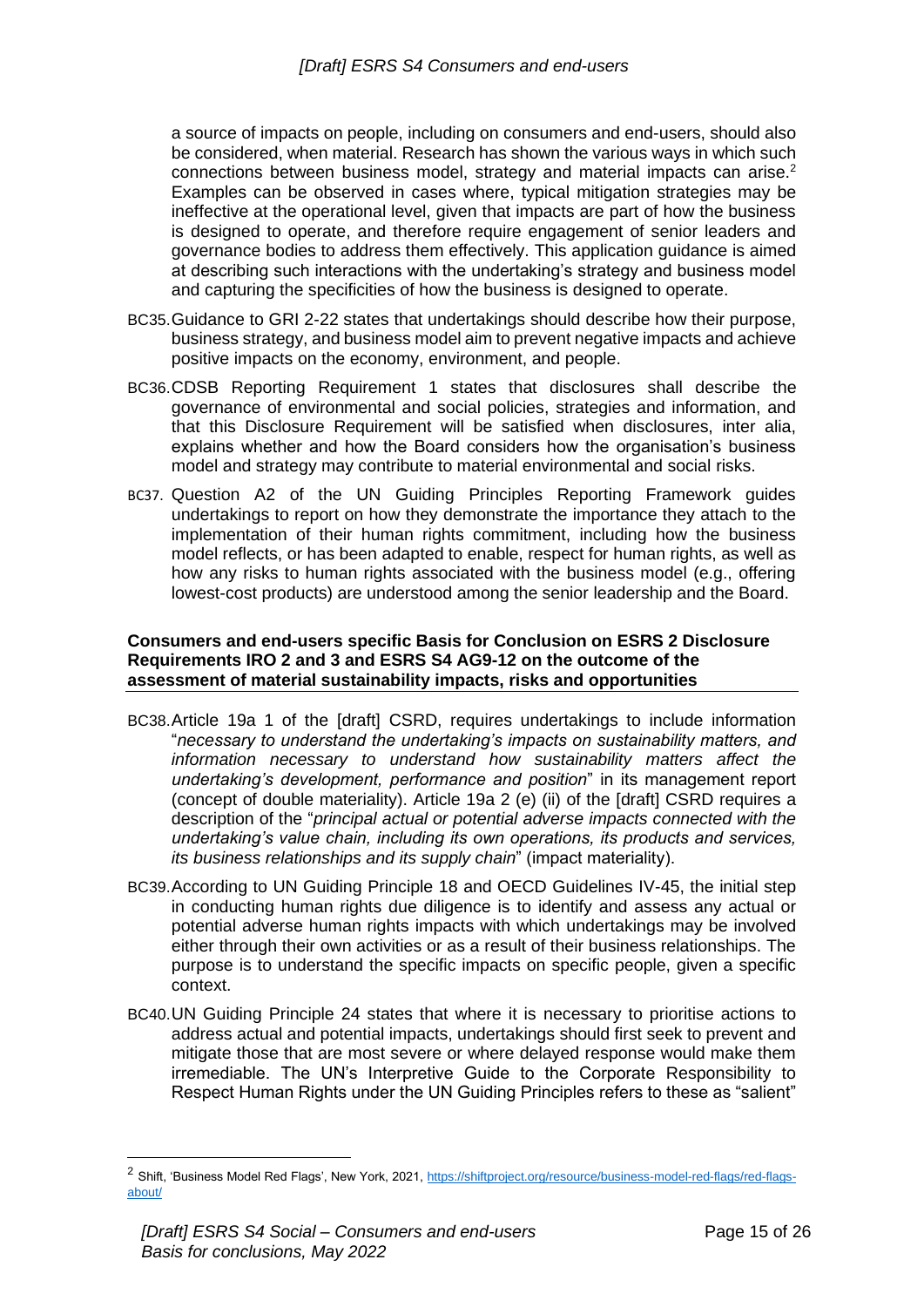human rights, while the OECD Guidelines refer to them as the most significant. These steps within the due diligence process are further set out in ESRS 1.

- BC41.The UN Guiding Principles Reporting Framework B1 and GRI 3 set out how this same prioritisation process leads to the identification of the material impacts of the organisation by determining the threshold above which the most salient/significant impacts are understood to be material. This is reflected in the application guidance on determining impact materiality, as part of double materiality, under ESRS 2.
- BC42.GRI 3-3 requires undertakings to describe the actual and potential, negative and positive impacts on the economy, environment, and people, including impacts on their human rights. Further, the undertaking should describe whether it is involved with the negative impacts through its activities or as a result of its business relationships and describe the activities or business relationships.
- BC43.In addition to disclosing material impacts on consumers and end-users, AG9 of the [draft] Standard requires disclosure on the main types of consumers and end-users that are affected by those impacts (e.g., people with disabilities, women, children, etc.). The disclosure on the affected types of consumers and end-users provides context for understanding the nature and potential consequences of the impacts, and for assessing the potential actions that could be appropriate in response. UN Guiding Principle 21 requires that, in their external communications, undertakings should "*provide information that is sufficient to evaluate the adequacy of an enterprise's response to the particular human rights impact involved*".
- BC44.ESRS 2 Disclosure Requirements IRO 2 and 3, builds on both the current EU NFRD as well as the [draft] CSRD. Article 19a 1 of the [draft] CSRD requires undertakings to include in the management report information "*necessary to understand how sustainability matters affect the undertaking's development, performance and position*". Article 19a 2 (f) of the [draft] CSRD requires "*a description of the principal risks to the undertaking related to sustainability matters, including the undertaking's principal dependencies on such matters, and how the undertaking manages those risks*" and Article 19a 2 (a) (ii) refers to "*the opportunities for the undertaking related to sustainability matters*". Already under Article 19a 1 (d) of the NFRD, undertakings are required to report on the principal risks related to sustainability matters and how the undertaking manages those risks.
- BC45.The Integrated Reporting Framework (4.25) highlights that an integrated report should identify the key risks and opportunities that are specific to the organisation, including those that relate to the organisation's effects on, and the continued availability, quality and affordability of, relevant capitals in the short-, medium- and long-term. This includes both human capital and social and relationship capital, which could be relevant with regard to consumers and end-users.
- BC46.Requirement 3 of the CDSB Reporting Framework for reporting environmental and social information states that disclosures shall explain the material current and anticipated environmental and social risks and opportunities affecting the organisation and the processes used to identify, assess and prioritise the risks and opportunities. The Framework defines human and social capital dependencies, which may be a source of risks or opportunities, as the human and social resources and relations that organisations need in order to create and sustain value.
- BC47.Requirement 3 of the CDSB Reporting Framework further states that information will be useful where it explains whether and how the undertaking's processes to identify, assess and prioritise risks and opportunities include an assessment of whether business risks may result, in the short, medium, and long term, from actual or potential negative environmental and social impacts that the organisation itself may cause or contribute to or which may be linked to its operations, products or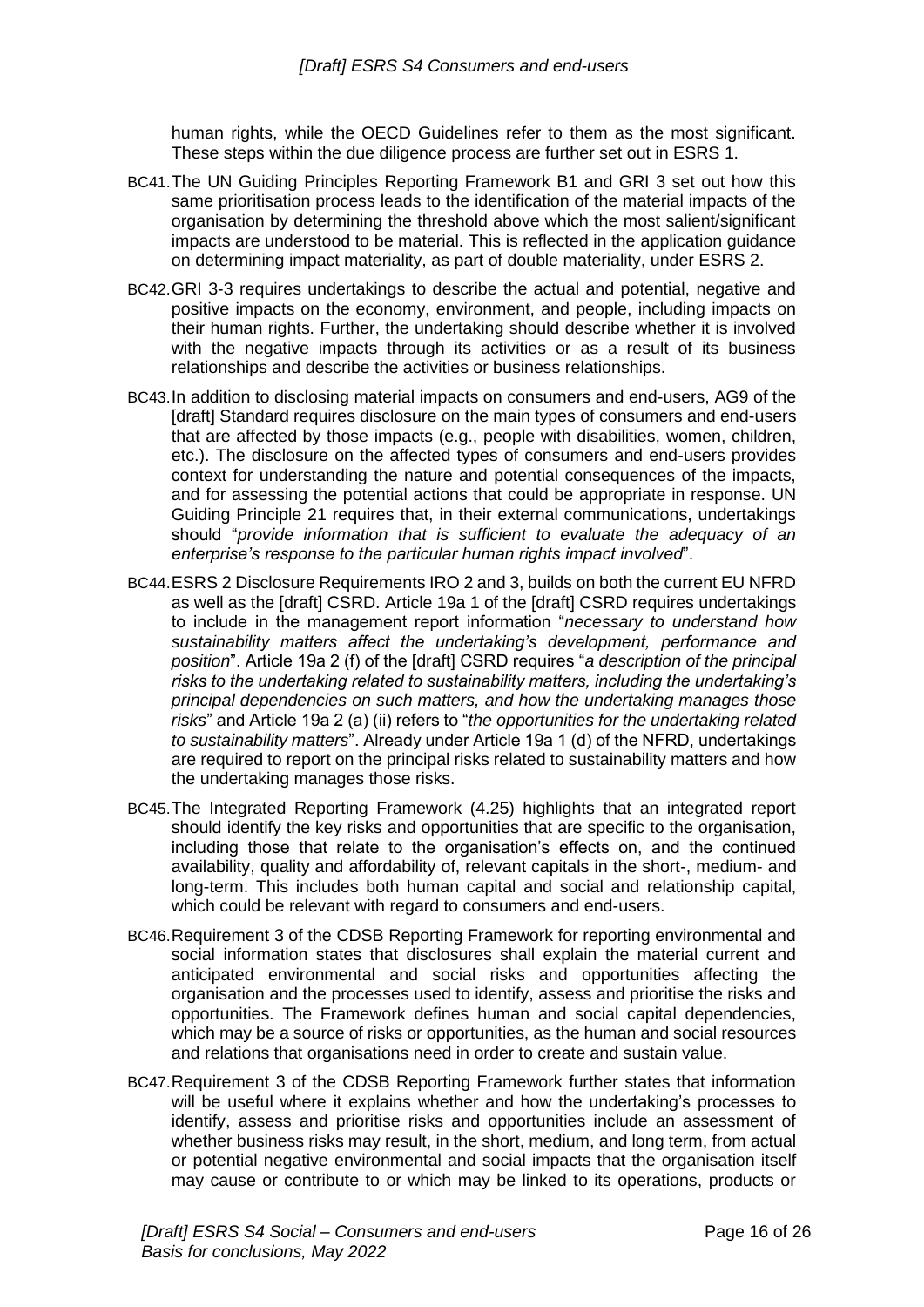services through its business relationships; and when it explains any additional causes and sources of the material business risks and opportunities the organisation has identified, such as risks to the availability of any of the organisation's natural, social, or human capital dependencies.

BC48.SASB Industry Standards evaluate sustainability issues for inclusion in the Standards by assessing whether a given topic is reasonably likely to materially affect the financial condition, operating performance, or risk profile of a typical company within an industry. With regard to consumers and end-users, for example, standards require undertakings to describe processes to identify and manage safety risks associated with the use of products (e.g. CG-AM-250a.2)

#### <span id="page-16-0"></span> *Policies, Targets, Action Plans and Resources*

#### <span id="page-16-1"></span>**Disclosure Requirement S4-1: Policies related to consumers and end-users**

- BC49.As stated in Article 19a 1 (b) of the NFRD amending Directive 2013/34/EU and its non-binding guidelines, as well as Article 19a 2 (d) of the [draft] CSRD, undertakings should provide "*a description of the policies pursued by the undertaking in relation to those matters, including due diligence processes implemented*" and "*a description of the undertaking's policies in relation to sustainability matters*". A policy demonstrates the nature of the commitment made by the undertaking regarding impacts, risks and opportunities related to consumers and end-users.
- BC50.According to both UN Guiding Principle 15 and the OECD Guidelines IV-4, undertakings should have in place policies and processes appropriate to their size and circumstances, including a policy commitment to meet their responsibility to respect human rights. UN Guiding Principle 16 states that such a policy should stipulate the enterprise's human rights expectations of personnel, business partners and other parties directly linked to its operations, products or services; and that it should be publicly available and communicated internally and externally to all personnel, business partners and other relevant parties. Expanding on section IV para. 4, the OECD Guidelines' Commentary on Human Rights specifies that undertakings should "*express their commitment to respect human rights through a statement of policy that: (i) is approved at the most senior level of the enterprise; (ii) is informed by relevant internal and/or external expertise; (iii) stipulates the enterprise's human rights expectations of personnel, business partners and other parties directly linked to its operations, products or services; (iv) is publicly available and communicated internally and externally to all personnel, business partners and other relevant parties; (v) is reflected in operational policies and procedures necessary to embed it throughout the enterprise*".
- BC51.GRI 2-23 requires the undertaking to describe policy commitments for responsible business conduct, including the specific policy commitment to respect human rights, the internationally recognised human rights that the commitment covers, and the categories of stakeholders, including at-risk or vulnerable groups, that the undertaking gives particular attention to in the commitment. It requires undertakings to provide links to the policy commitments if publicly available. GRI 3-3 also requires the undertaking to describe its policies or commitments regarding material topics (i.e., specific material impacts). This entails describing the policies or commitments the organisation has developed specifically for the topic, in addition to the policy commitments reported under Disclosure 2-23.
- BC52.The UN Guiding Principles Reporting Framework guides undertakings to report on their public commitment to respect human rights (A1) for which relevant information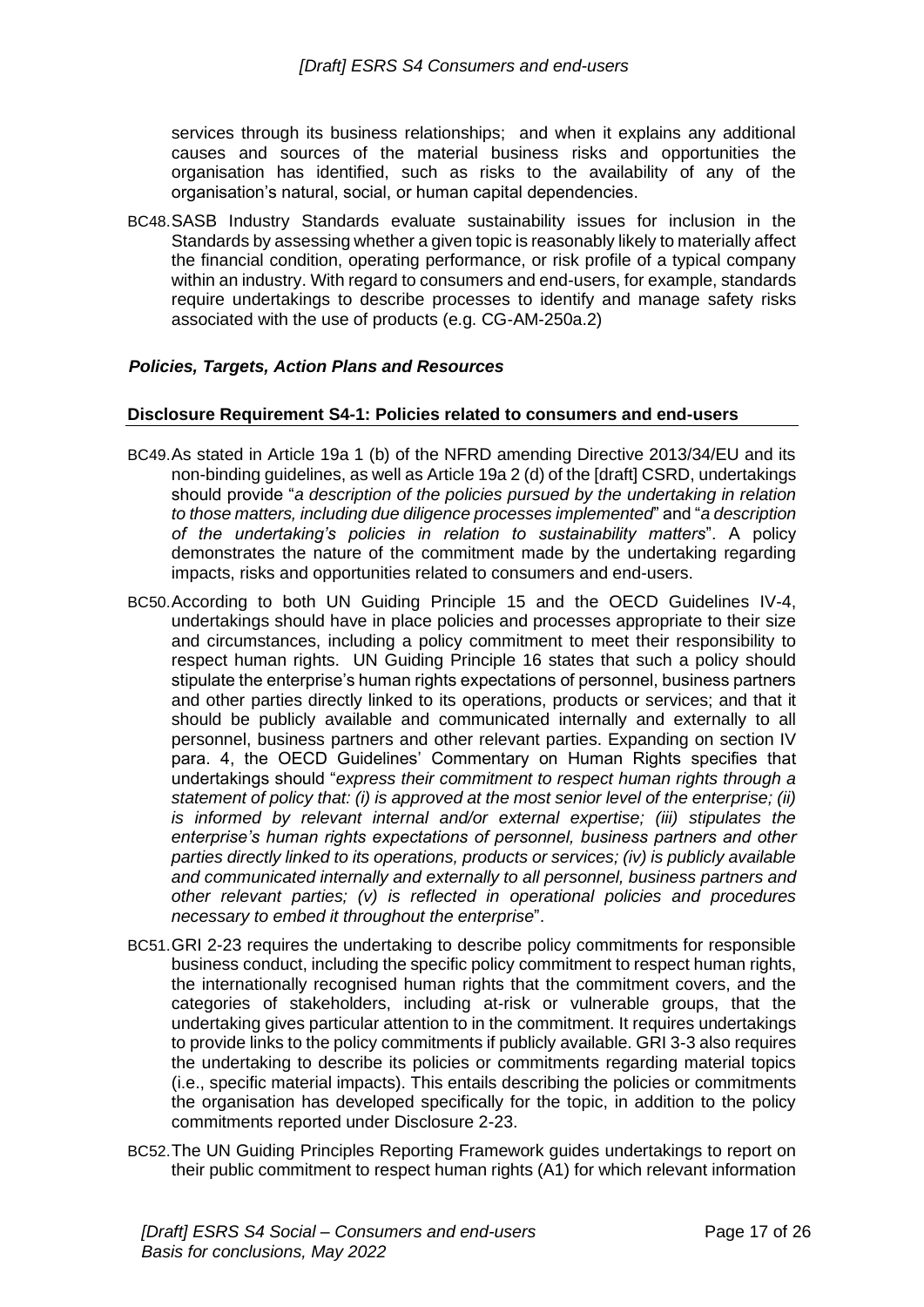would include whether the public commitment covers all individuals and groups who may be impacted by the undertaking's activities or through its business relationships, and whether there are any groups to which the undertaking pays particular attention, and why. It guides undertakings to report any more specific policies they may have that address their salient (material) human rights issues. It indicates that relevant information would include clarification of whose human rights the policy or policies relate to, such as consumers and end-users. Its supporting guidance explains that specific policies may be addressed through a single provision or section within a broader document.

- BC53.Disclosure Requirement S4-1 requires undertakings to summarise how the relevant policies are communicated to consumers, end-users and other relevant stakeholders in the undertaking's value chain. In line with UN Guiding Principle 16d and OECD Guidelines IV-44, GRI 2-23 requires undertakings to describe how their policy commitments – including with regard to respect for human rights – are communicated to workers, business partners, and other relevant parties. In addition, the guidance to GRI 2-23 (f) suggests disclosing how the undertaking identifies and removes potential barriers to the communication or dissemination of the policy commitments, e.g., by making them accessible and available in relevant languages.
- BC54.The UN Guiding Principles Reporting Framework A1.3 guides undertakings to report how their public commitment to respect human rights is disseminated and indicates that relevant information would include whether and how the public commitment is disseminated in an accessible form to external stakeholders, in particular potentially affected stakeholders, for example consumers, end-users and the associations representing their interests.
- BC55.The SFDR includes the following amongst the indicators financial market participants are expected to disclose:
	- (a) "Lack of processes and compliance mechanisms to monitor compliance with UN Global Compact principles and OECD Guidelines for Multinational Enterprises (indicator 11 in Table 1 of Annex 1 of the related Delegated Regulation).
	- (b) The associated metric reads: Share of investments in investee companies without policies to monitor compliance with the UNGC principles or OECD MNE Guidelines or grievance /complaints handling mechanisms to address violations of the UNGC principles or OECD MNE".

As read above, the metric speaks to policies and grievance mechanisms, for which disclosures are included in a number of standards, in particular [draft] ESRS S1 and [draft] ESRS S2. With regards to [draft] ESRS S4, relevant information will be disclosed in the context of Disclosure Requirement S4-1. Further relevant information will also be found in the context of Disclosure Requirement S4-3, focused on channels for consumers and end-users to raise concerns.

The indicator itself speaks to processes and compliance mechanisms to monitor compliance, which further brings in elements of reporting under Disclosure Requirement S4-5. In particular, insights will be strengthened by looking for information under Disclosure Requirement S4-5, on how the undertaking assesses the effectiveness of its own efforts to prevent, mitigate or remedy impacts.

BC56.Disclosure Requirement S3-1, and specifically paragraph 13, supports the information needs of financial market participants of further SFDR PAI indicators, that is: "Lack of a human rights policy" (indicator 9 in Table 3 of Annex 1 of the related Delegated Regulation). In addition to the information made available through undertakings' responses to paragraph 13 of ESRS S4, it is important to highlight that insights will be strengthened by attention to some of the accompanying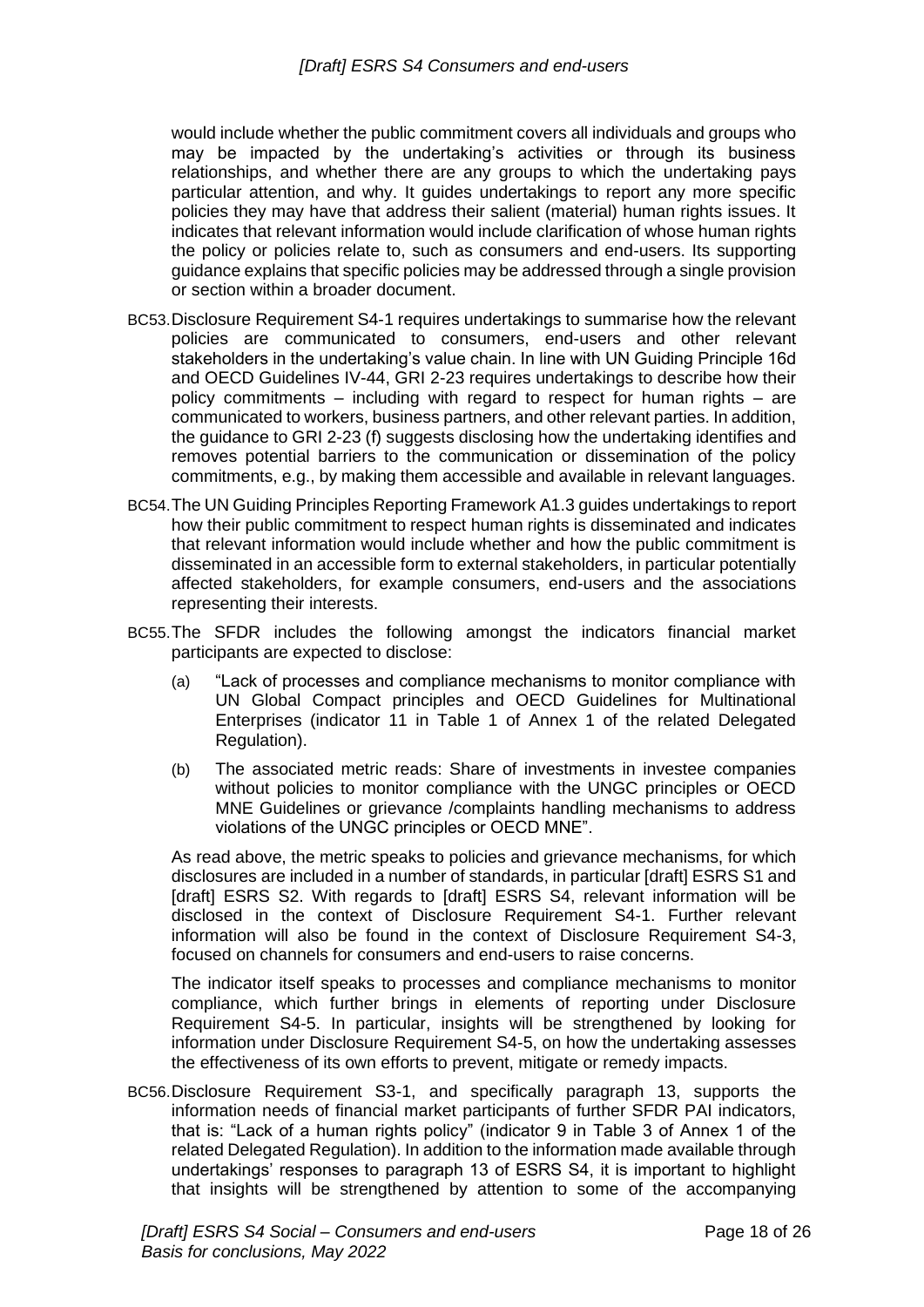disclosures under Disclosure Requirement S3-1, beyond the existence of the policy alone.

- BC57.The Application Guidance of Disclosure Requirement S4-1 also supports the information needs of financial market participants under the SFDR. Paragraph AG19 relates to the SFDR PAI indicator "Number of identified cases of severe human rights issues and incidents'' (indicator 14 in Table 3 of Annex 1 of the related Delegated Regulation). For relevant insights, financial market participants will in particular need to look to third party sources or further information, such as NCP (National Contact Point) cases or incidents captured by service providers.
- BC58.An additional example is paragraph AG21 of the Application Guidance. Through information reported under Disclosure Requirement S4-1 in line with the indications provided in the Application Guidance, financial market participants will gain insight into the SFDR PAI indicator "Violations of UN Global Compact principles and Organisation for Economic Cooperation and Development (OECD) Guidelines for Multinational Enterprises'' (indicator 10 in Table 1 of Annex 1 of the related Delegated Regulation). In particular, investors will need to look to third party sources on violations e.g. NCP cases, or other reported cases With regard to human rights, the sources will be much the same as for indicator 14 in Table 3 of Annex 1 of the SFDR Delegated Regulation, which asks for the number of identified cases of severe human rights issues and incidents (see BC58). Disclosures under [draft] ESRS 2 on actual and potential material impacts may also provide some relevant information, albeit undertakings will rarely report in the language of "violations" . The insights of financial market participants will be strengthened by also looking at reporting under Disclosure Requirements S4-2, S4-3 and S4-5 on how the undertaking responds in the event of violations.

#### <span id="page-18-0"></span>**Disclosure Requirement S4-2: Processes for engaging with consumers and endusers about impacts**

- BC59.The [draft] CSRD requires undertakings to provide "*a description of the due diligence process implemented with regard to sustainability matters*". In line with the UN Guiding Principles and the OECD Guidelines, this due diligence process should throughout be informed by engagement with relevant stakeholders, especially those who may be adversely impacted.
- BC60.The UN Guiding Principles refer to the importance of meaningful stakeholder engagement in the conduct of human rights due diligence. For example, the commentary to UN Guiding Principles 18 states that, to enable undertakings to assess their human rights impacts accurately, they should seek to understand the concerns of potentially affected stakeholders by consulting them directly in a manner that takes into account language and other potential barriers to effective engagement. It further states that in situations where such consultation is not possible, undertakings should consider reasonable alternatives such as consulting credible, independent expert resources, including human rights defenders and others from civil society. The UN Interpretive Guide to the Corporate Responsibility to Respect Human Rights defines stakeholder engagement as an ongoing process of interaction and dialogue between an enterprise and its potentially affected stakeholders that enables the enterprise to hear, understand and respond to their interests and concerns, including through collaborative approaches.
- BC61.Section II A. 14 of the OECD Guidelines similarly provides that undertakings should engage with relevant stakeholders in order to provide meaningful opportunities for their views to be taken into account in relation to planning and decision making that may significantly impact them. The related Commentary adds that stakeholder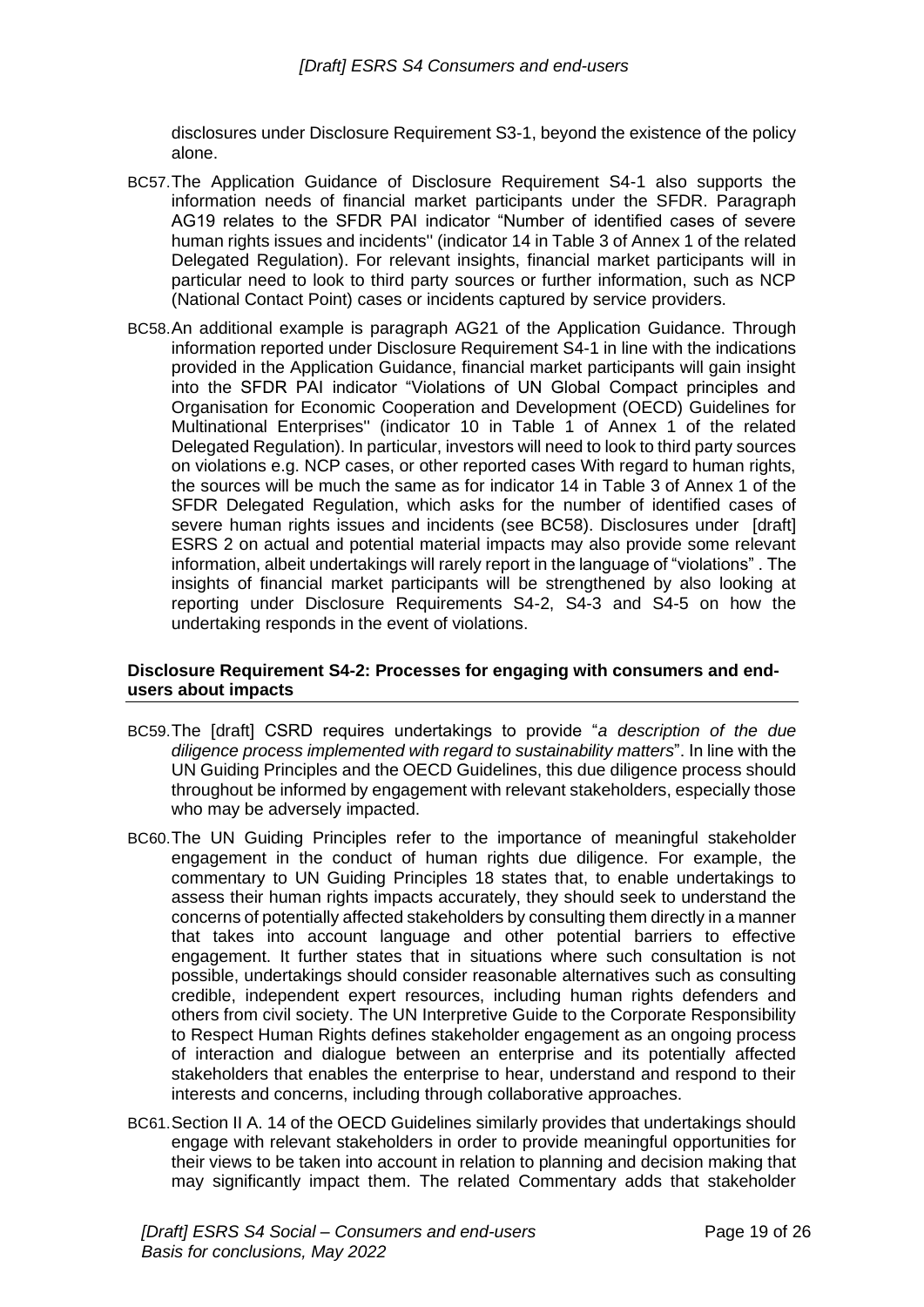engagement involves interactive processes of engagement (e.g., meetings, hearings or consultation proceedings) and that effective stakeholder engagement is characterised by two-way communication and depends on the good faith of the participants on both sides.

- BC62.GRI 2-29 requires undertakings to describe their approach to engaging with stakeholders, including the categories of stakeholders they engage with, and how they are identified; the purpose of the stakeholder engagement; and how the organisation seeks to ensure meaningful engagement with stakeholders. GRI 3-3 (f) requires undertakings to describe how engagement with stakeholders has informed the actions taken to address material impacts and how it has informed whether the actions have been effective.
- BC63.The UN Guiding Principles Reporting Framework C2 guides undertakings to disclose how the undertaking identifies which stakeholders to engage with in relation to each of its salient (material) issues; which stakeholders it has engaged with regarding each salient issue in the reporting period, and why; and how the views of stakeholders have influenced the undertaking's understanding of each salient issue and/or its approach to addressing it.
- BC64.Requirement 2 of CDSB's Reporting Framework states that information about environmental and social policies and strategies should include confirmation of whether and to what extent policies and strategies take account of the organisation's key stakeholder relationships and perspectives including details about engagement with key stakeholder relationships and perspectives along the value chain. Requirement 3 states that information related to the identification, assessment and prioritisation of risks and opportunities is useful where it explains whether and how the processes include engagement with affected stakeholders, their legitimate representatives or subject matter experts, and the types of stakeholders engaged and the engagement methods used.

#### <span id="page-19-0"></span>**Disclosure Requirement S4-3: Channels for consumers and end-users to raise concerns**

- BC65.UN Guiding Principle 29 states that, to make it possible for grievances to be addressed early and remediated directly, undertakings should establish or participate in effective operational-level grievance mechanisms for individuals as well as communities who may be adversely impacted. The commentary explains that operational-level grievance mechanisms are accessible directly to individuals and communities who may be adversely impacted by an undertaking; are typically administered by enterprises, alone or in collaboration with others, including relevant stakeholders; may also be provided through recourse to a mutually acceptable external expert or body; do not require that those bringing a complaint first access other means of recourse; engage the undertaking directly in assessing the issues and seeking remediation of any harm. It states that such mechanisms need not require that a complaint or grievance amount to an alleged human rights abuse before it can be raised, but specifically aim to identify any legitimate concerns of those who may be adversely impacted.
- BC66.In addition, UN Guiding Principle 30 addresses the importance of industry, multistakeholder and other collaborative initiatives that are based on respect for human rights-related standards ensuring the availability of grievance mechanisms.
- BC67.The OECD Guidelines IV-6 also recommend that when undertakings identify through their human rights due diligence process or other means that they have caused or contributed to an adverse impact, they should have processes in place to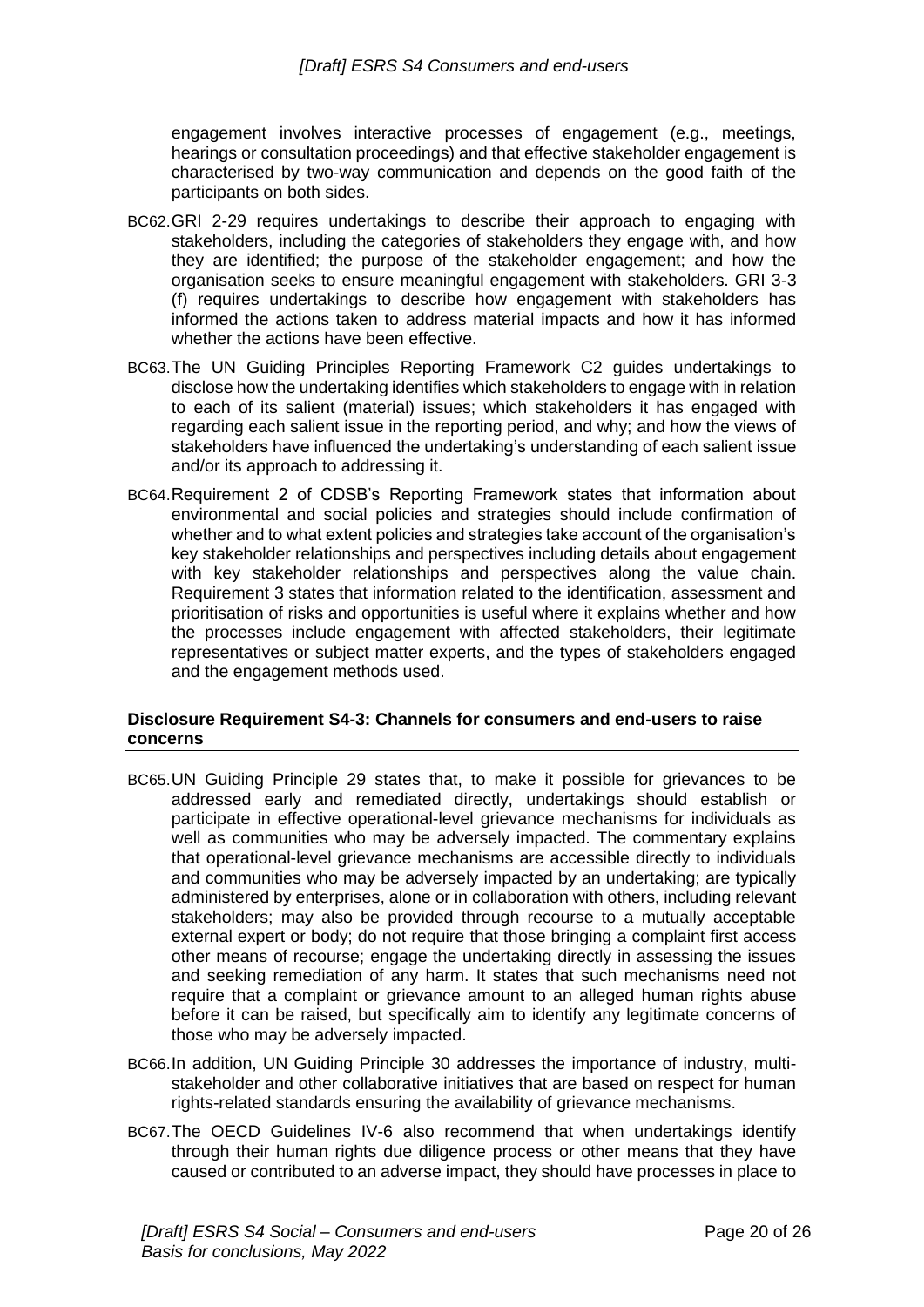enable remediation. The Guidelines note that some situations require cooperation with judicial or State-based non-judicial mechanisms.

- BC68.Both UN Guiding Principle 29 and the OECD Guidelines IV-6 underline that operational-level grievance mechanisms can be important complements to wider stakeholder engagement, which it cannot however substitute, nor should it preclude access to judicial or non-judicial grievance mechanisms.
- BC69.GRI 2-25 specifically requires disclosing the grievance mechanisms that the organisation has established or participates in, as well as a description of how the stakeholders who are intended users of the grievance mechanisms are involved in the design, review, operation, and improvement of these mechanisms.
- BC70.This disclosure requires undertakings to explain whether and how they know that consumers and end-users are aware of and trust these structures or processes as a way to raise their concerns or needs and have them addressed. This aligns with UN Guiding Principle 31, which states that grievance mechanisms should be legitimate, accessible, predictable, equitable, transparent, rights-compatible, a source of continuous learning and based on engagement and dialogue. The OECD Guidelines similarly state that operational-level grievance mechanisms can be an effective means of providing for remediation when they meet the core criteria of: legitimacy, accessibility, predictability, equitability, compatibility with the Guidelines and transparency, and are based on dialogue and engagement with a view to seeking agreed solutions.
- BC71.The UN Guiding Principles Reporting Framework (C6.2) specifically guides undertakings to disclose how they know if people feel able and empowered to raise complaints or concerns, with relevant information including evidence that they are used by the intended individual or groups and feedback from those who have and have not used the channels regarding their confidence in them.
- BC72.The SFDR includes the following PAI indicator: "Insufficient whistleblower protection" (indicator 6 in Table 3 of Annex 1 of the related Delegated Regulation), corresponding to the following metric: "Share of investments in entities without policies on the protection of whistleblowers". Disclosure Requirement S4-3, in particular paragraph 22, indirectly and for certain elements supports the related information needs of financial market participants subject to the SFDR. A whistleblower mechanism is typically at the level of the undertaking and available to its own employees/contractors. Undertakings may however open a whistleblower mechanism to wider stakeholders, including consumers and end-users. Reporting on non-retaliation, as indicated in paragraph 22 of [draft] ESRS S4, is critical to whistleblowing, as this is relevant to any form of grievance mechanism.

#### <span id="page-20-0"></span>**Disclosure Requirement S4-4: Targets related to managing material impacts on consumers and end-users**

- BC73.Art. 19a 2 (b) of the [draft] CSRD mandates undertakings to provide a description of sustainability targets and the progress made towards achieving those targets. It contains specific disclosure requirements on targets related to sustainability matters, which include rights relevant to consumers and end-users.
- BC74.The setting of targets provides a goal against which progress can be tracked. The Commentary to UN Guiding Principle 20 states that undertakings should make particular efforts to track the effectiveness of their responses to impacts on individuals from groups or populations that may be at heightened risk of vulnerability or marginalisation. The OECD Guidelines VI-1 also recommend that undertakings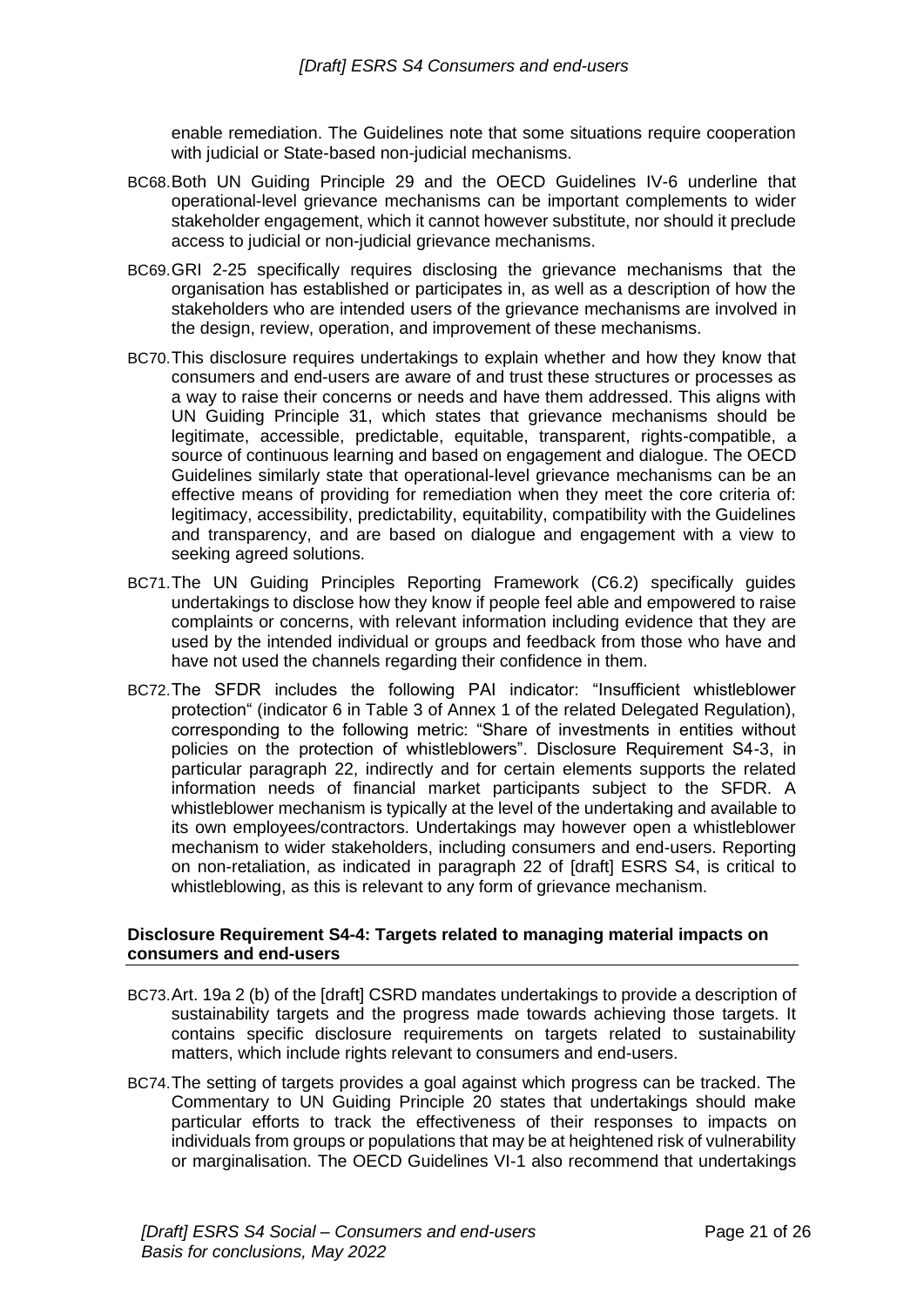regularly monitor and verify progress toward environmental, health, and safety objectives or targets.

- BC75.With regard to tracking the effectiveness of actions taken, GRI 3-3 (e) requires undertakings to report the processes used to track the effectiveness of the actions; any goals, targets, and indicators used to evaluate progress; the effectiveness of the actions, including progress toward the goals and targets; lessons learned and how these have been incorporated into the organisation's operational policies and procedures. Its guidance further states that reporting on goals and targets should include how the targets are set. GRI 3-3 (f) also requires undertakings to describe how engagement with stakeholders has informed the actions taken [to address impacts] and how it has informed whether the actions have been effective.
- BC76.Requirement 2 of the CDSB Reporting Framework states that disclosures shall report management's environmental and social policies, strategies, and targets, including the indicators, plans and timelines used to assess performance. It further specifies that to meet this Requirement undertakings will need to describe their targets, timelines, and key performance indicators against which delivery of environmental and social strategies and policies is measured and resourced. Information on a social target should include whether it is a direct measure of outcomes for people or a measure of systemic changes aimed at improving outcomes for people. Information on targets should further include whether and how they are informed by engagement with affected stakeholders, their legitimate representatives and/or subject matter experts; and key performance indicators used to assess progress against targets.

#### <span id="page-21-0"></span>**Disclosure Requirement S4-5: Taking action on material impacts on consumers and end-users and effectiveness of those actions**

- BC77.Addressing the identified material impacts, as required by DR S4-5, is part of the human rights due diligence process and in line with Art 19a 2 (e) (iii) of the [draft] CSRD which calls for a description of "*any actions taken, and the result of such actions, to prevent, mitigate or remediate actual or potential adverse impacts*".
- BC78.UN Guiding Principle 19 states that undertakings should take appropriate action in order to prevent and mitigate negative human rights impacts and that, to facilitate this, responsibility for addressing such impacts should be assigned to the appropriate level and function within the business enterprise; and internal decisionmaking, budget allocations and oversight processes should enable effective responses. The commentary to UN Guiding Principle 19 elaborates that an undertaking should take the necessary steps to cease or prevent any impacts it causes, may cause or to which it contributes, and should use its leverage to mitigate, to the greatest extent possible, impacts it has not contributed to, but where that impact is nevertheless directly linked to its operations, products or services by its business relationship with another entity. It states that if an undertaking lacks leverage there may be ways for it to increase it, for example, offering capacitybuilding or other incentives to the related entity, or collaborating with other actors.
- BC79.The OECD Guidelines (II.A and IV) similarly set out the different steps on how to address actual and potential adverse impacts. The UN's Interpretive Guide on the Corporate Responsibility to Respect Human Rights (III B) and the OECD's related Due Diligence Guidance for Responsible Business Conduct (II, 3.1) set out in more detail what this entails.
- BC80.The UN Guiding Principles and the OECD Guidelines also address the need for action in response to actual impacts to include steps to provide remedy. This is more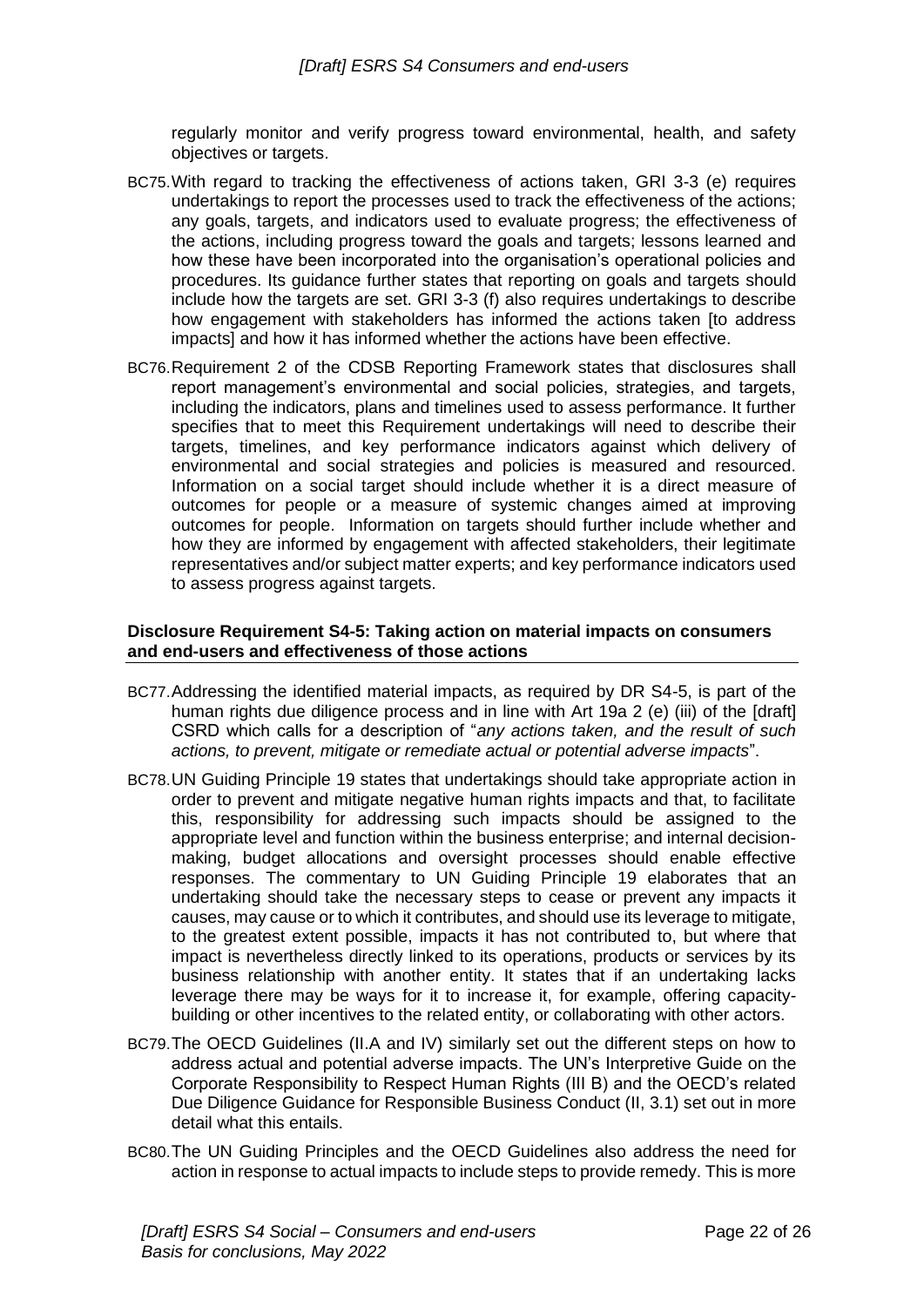general than the requirement to provide an effective grievance mechanism, while such mechanisms can provide one means through which action may be taken. UN Guiding Principle 22 states that where business enterprises identify that they have caused or contributed to adverse impacts, they should provide for or cooperate in their remediation through legitimate processes. The commentary notes that operational-level grievance mechanisms can be one effective means of enabling remediation when they meet effectiveness criteria.

- BC81.GRI 3-3 (d) requires undertakings to disclose information on actions taken to manage material topics and related impacts, including actions to prevent or mitigate potential negative impacts; actions to address actual negative impacts, including actions to provide for or cooperate in their remediation; and actions to manage actual and potential positive impacts. GRI 2-25 requires undertakings to describe the processes for remediation of negative impacts and how the effectiveness of these processes is tracked.
- BC82.The CDSB Reporting Framework states that information on the undertaking's environmental and social policies and strategies should include information about whether the organisation's environmental and social policies and strategies involve working with entities in the value chain (upstream and downstream) and other third parties (e.g., joint venture partners, franchisees) to facilitate their management of environmental and social impacts; and information relating to actions to mitigate or remediate environmental and social impacts.
- BC83.The UN Guiding Principles Reporting Framework (C4.3) guides undertakings to report what action they have taken in the reporting period to prevent or mitigate potential impacts related to each salient (material) issue and (C6.5) whether the undertaking provided or enabled remedy for any actual impacts related to a salient (material) issue.
- BC84.UN Guiding Principle 20 states that tracking is necessary in order for undertakings to know whether their policies are being implemented optimally, whether they responded effectively to the identified impacts, and to drive continuous improvement. It further requires that tracking should be based on appropriate qualitative and quantitative indicators and draw on feedback from both internal and external sources, including affected stakeholders. Section VI 1 (c) of the OECD Guidelines also recommends that undertakings regularly monitor and verify progress toward environmental, health, and safety objectives or targets.
- BC85.GRI 3-3 (e) requires undertakings to report the processes used to track the effectiveness of the actions; goals, targets, and indicators used to evaluate progress; the effectiveness of the actions, including progress toward the goals and targets; and lessons learned and how these have been incorporated into the organisation's operational policies and procedures.
- BC86.The UN Guiding Principles Reporting Framework (C5) guides undertakings to disclose how they know if their efforts to address salient (material) issues are effective in practice. It indicates that relevant information would include internal review processes, internal audit, supplier audits, surveys of employees or other workers, surveys of external stakeholders, other processes for affected stakeholders to provide feedback, including stakeholder engagement processes and grievance mechanisms, databases that track outcomes when actual impacts or complaints arise). Relevant information is also indicated as including qualitative and/or quantitative indicators used to assess how effectively each salient issue is being managed (e.g., indicators developed by the reporting undertaking or by a relevant industry association, multi-stakeholder initiative or in a more general reporting framework).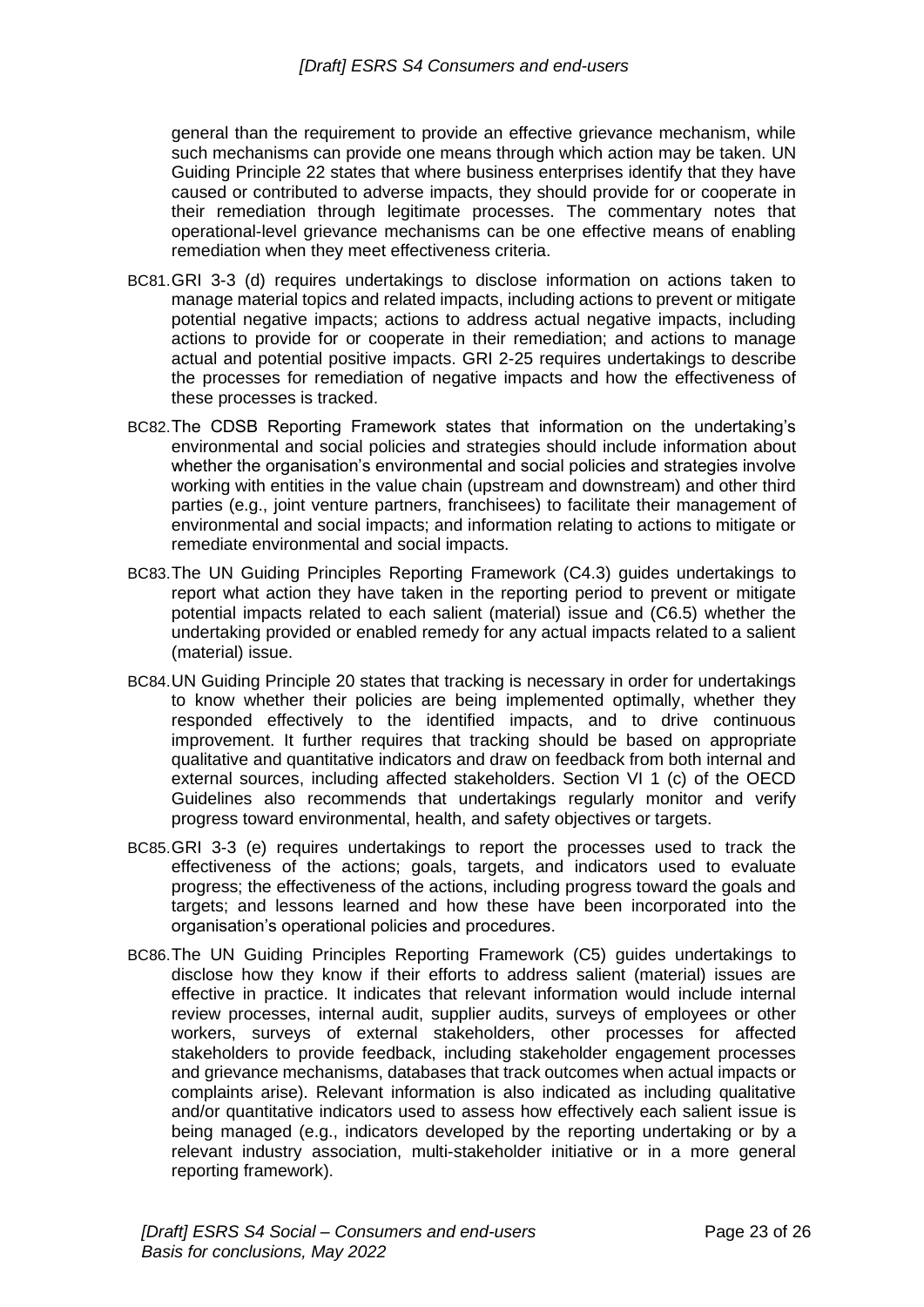- BC87.The non-binding guidelines of the NFRD state in their key principles that the impact of an undertaking's activity is a relevant consideration when making non-financial disclosures and that impacts may be positive or adverse (3.1).
- BC88.The OECD Guidelines II.A-1 state that enterprises should contribute to economic, environmental and social progress with a view to achieving sustainable development.
- BC89.The explanatory memorandum of the [draft] CSRD puts the UN Sustainable Development Goals (SDGs) at the centre of the [draft] CSRD's objective as an EU policy. The preamble to the [draft] CSRD also highlights that the Commission has linked the SDGs to the Union policy framework to ensure that all Union actions and policy initiatives, both in and beyond the Union, take those SDGs on board at the outset.
- BC90.Step 3.1 of the UN Global Compact/GRI Practical Guide to Integrating the SDGs into Corporate Reporting guides undertakings to report on their strategy, including objectives (goals) and measurement (indicators) for contributing to their priority SDG targets, recognising that positive contributions can result from both tackling risks and providing beneficial products or services. It states that this may include providing a description of relevant company policies, systems and processes, including their engagement with stakeholders; and data that demonstrate how the undertaking is progressing towards its objectives for contributing to its priority SDG targets and any setbacks it has encountered.
- BC91.GRI 3-3 (a) guidance indicates in relation to reporting on positive impacts, that an undertaking may describe whether the positive impacts are actual or potential, the timeframe of the positive impacts (i.e. whether the positive effects are short-term or long-term and when they are likely to arise); the activities that result in the positive impact; and the stakeholders (without identifying specific individuals) that are positively affected or could be positively affected, including their geographic location.

#### <span id="page-23-0"></span>**Disclosure Requirement S4-6: Approaches to mitigating material risks and pursuing material opportunities related to consumers and end-users**

- BC92.Article 19a 2 (f) of the [draft] CSRD requires a description of the principal risks to the undertaking related to sustainability matters, including the undertaking's principal dependencies on such matters, and how the undertaking manages those risks.
- BC93.According to the OECD Guidelines III-1 and III-2 undertakings should ensure the disclosure of timely and accurate information on all material matters regarding their activities, structure, financial situation, performance, ownership and governance.
- BC94.Requirement 2 of the CDSB Reporting Framework states that information about undertakings' environmental and social policies and strategies should include the rationale for and nature of those policies and strategies, for example, to respond to the particular business risks and opportunities identified, or to contribute to national or international environmental and social ambitions (e.g., the Paris Agreement or SDGs). Under this Requirement, information should also include details of social policies and strategies, for example, whether they involve investing resources in the prevention, mitigation, and remediation of particular negative human rights impacts, the advancement of human capital, the development of beneficial products and services, etc.; information about whether the organisation's environmental and social policies and strategies involve working with entities in the value chain (upstream and downstream) and other third parties; information relating to actions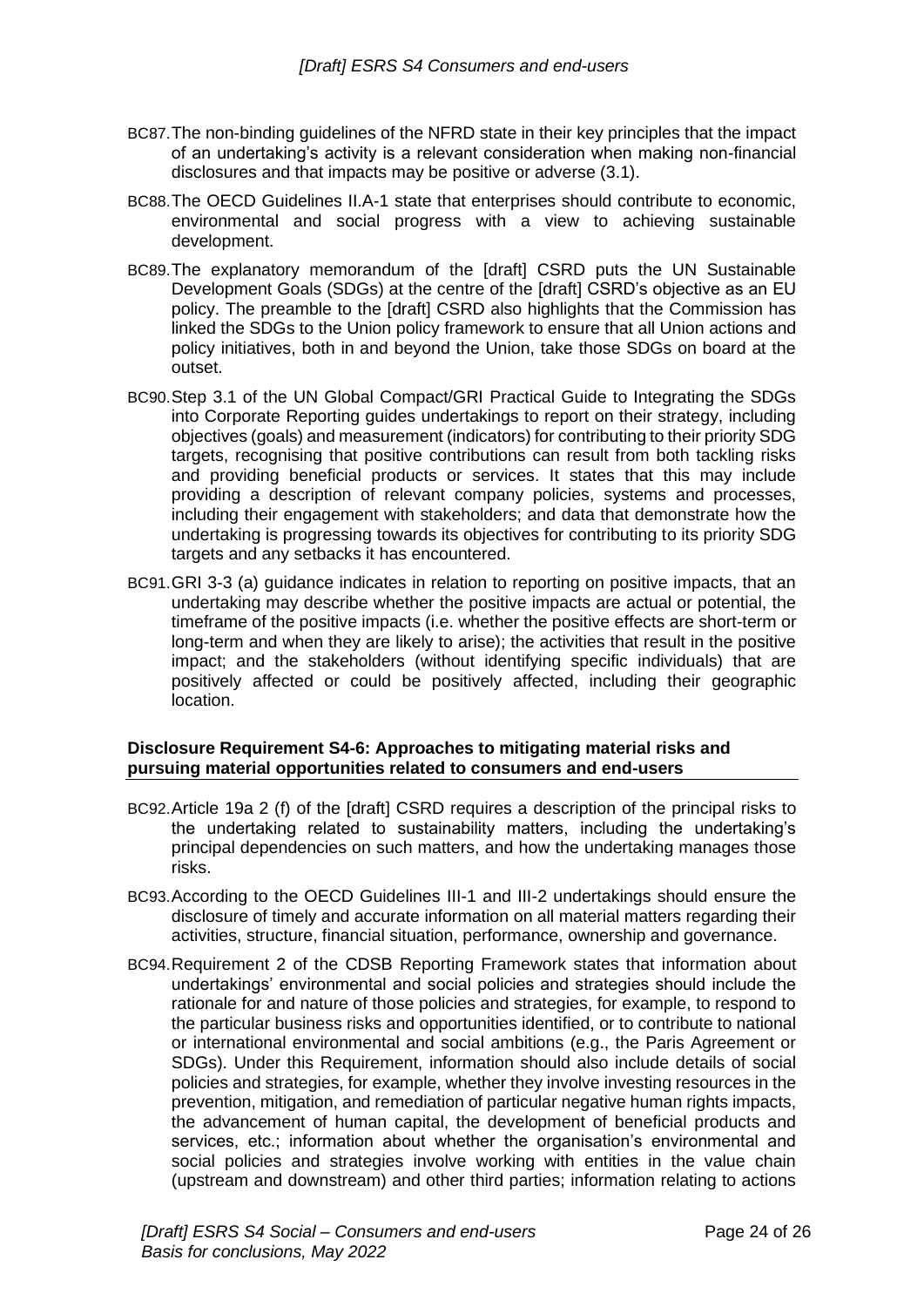to mitigate or remediate environmental and social impacts. The Requirement also calls for a description of the resources that are allocated to managing and delivering the policies, strategies, and targets, including investment and capital expenditure plans.

BC95.SASB standards require undertakings to describe processes to identify and manage safety risks associated with the use of products (e.g. CG-AM-250a.2)